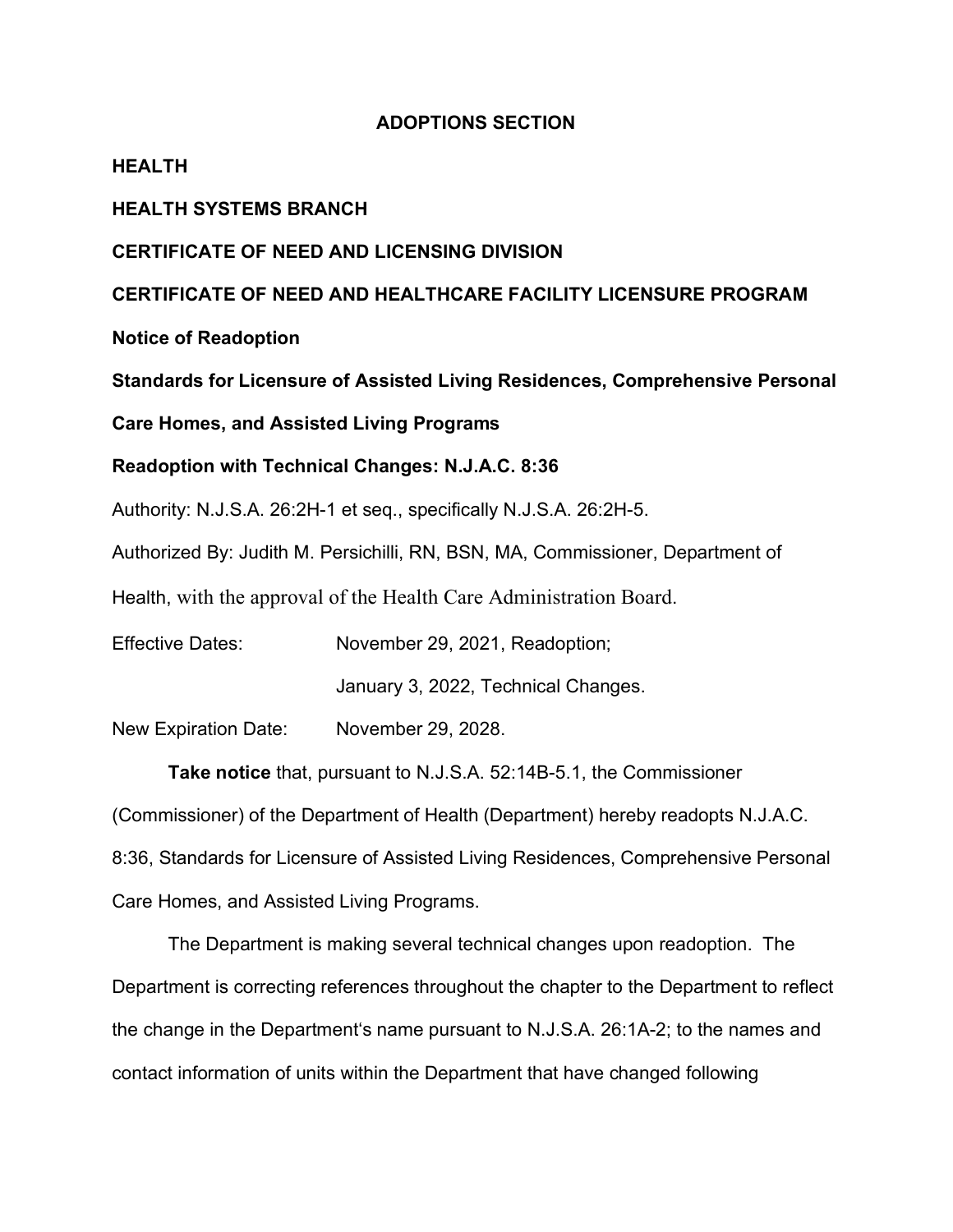Department reorganization; and to the Office of the Ombudsman for the Institutionalized Elderly, to reflect the change in the name of that entity to the State Long-Term Care Ombudsman, pursuant to P.L. 2017, c. 131, § 202 (see [N.J.S.A. 52:27G-1](https://advance.lexis.com/api/document?collection=statutes-legislation&id=urn:contentItem:5F0Y-CF01-6F13-0016-00000-00&context=1000516) et seq., particularly at 52:27G-3), and changes to that entity's contact information.

Throughout the chapter, the Department is updating mailing addresses and other contact information of entities, and cross-references to laws, rules, and publications, to which the chapter refers. The Department is also correcting spelling errors.

In accordance with N.J.S.A. 52:14B-5.1.bc, the rules at N.J.A.C. 8:36, Standards for Licensure of Assisted Living Residences, Comprehensive Personal Care Homes, and Assisted Living Programs, were scheduled to expire December 23, 2020. Pursuant to Executive Order Nos. 127 (2020) and 244 (2021) and P.L. 2021, c. 103, any chapter of the New Jersey Administrative Code that would otherwise have expired during the Public Health Emergency originally declared in Executive Order No. 103 (2020) is extended through January 1, 2022. Therefore, this chapter has not yet expired and the 30-day filing date pursuant to N.J.S.A. 52:14B-5.1.c has not yet occurred, therefore, pursuant to Executive Order No. 244 (2021), and P.L. 2021, c. 103, this notice of readoption is timely filed.

N.J.A.C. 8:36, Standards for Licensure of Assisted Living Residences, Comprehensive Personal Care Homes, and Assisted Living Programs, establishes standards and general criteria for the licensure of assisted living residences.

Subchapter 1, General Provisions, establishes the scope, purpose, and definitions for the chapter. Subchapter 2, Licensure Procedures, establishes facility licensure procedures, such as certificate of need, application for licensure, requirements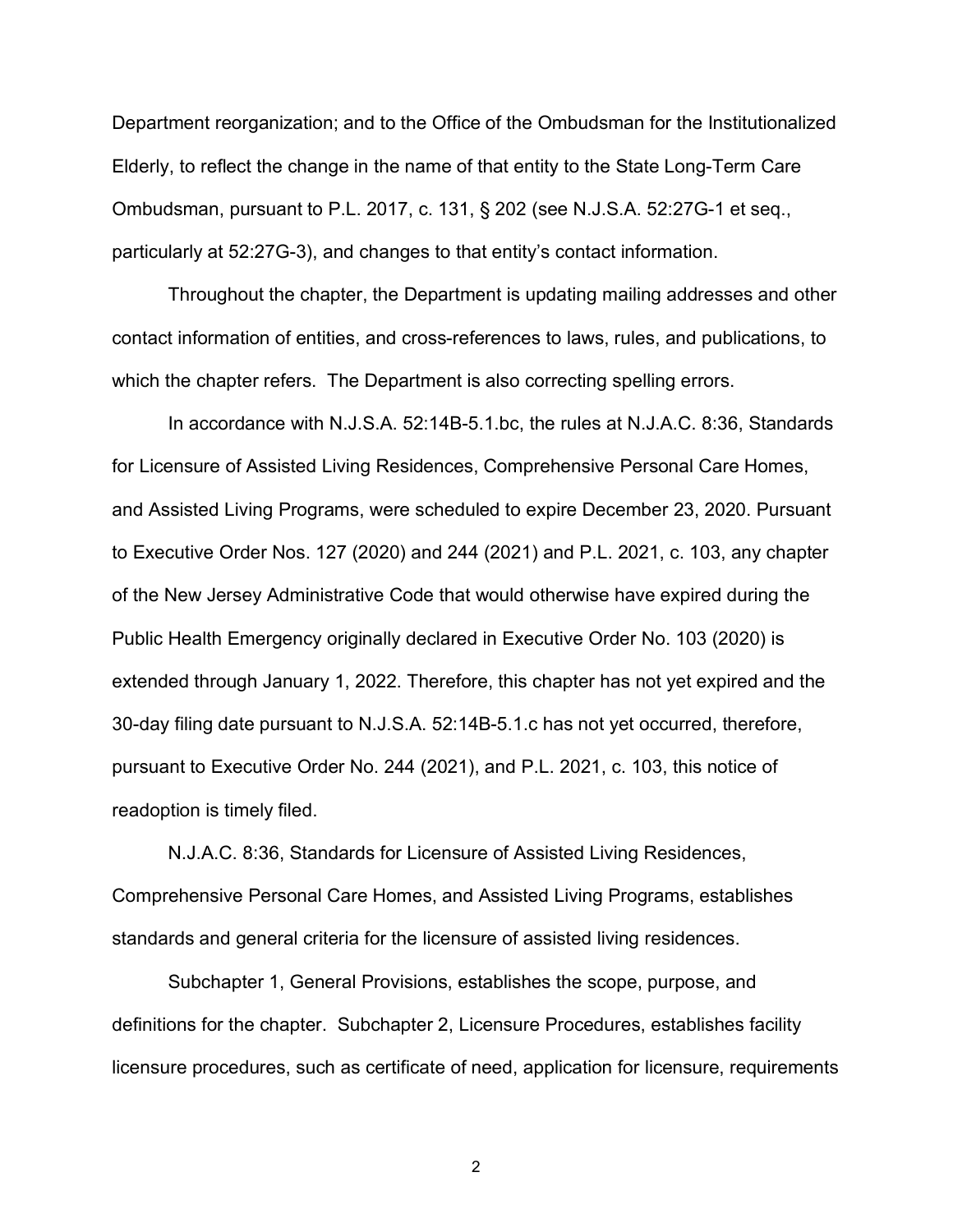for newly constructed or expanded facilities, surveys, license requirements, surrender of license, waiver, actions against a licensee, hearings, and advertisement of assisted living. Subchapter 3, Administration, requires the establishment of an administrator position, provides the responsibilities and qualifications of persons holding that position, creates an assisted living administrators' panel, and sets forth actions that can be taken against an administrator. Subchapter 4, Resident Rights, establishes the required policies and procedures regarding resident rights. Subchapter 5, General Requirements, establishes standards addressing the types of services that facilities are to provide, ownership, policies and procedures, agreements, notices, reportable events, transportation, discharge, and interpretation services.

Subchapter 6, Resident Care Policies, requires the creation, implementation, and periodic review of policies and procedures, the full disclosure of the costs of services, and a personal needs allowance policy. Subchapter 7, Resident Assessments and Care Plans, establishes standards for admission assessments, plans of care, and health care services. Subchapter 8, Nursing Services, establishes standards for the provision of nursing services by appropriately licensed nurses and minimum registered nurse staffing requirements. Subchapter 9, Personal Care Assistants, Certified Medication Aides, and Other Direct Caregivers, establishes the qualifications of personal care assistants and medication aides, and provides minimum personal care assistant staffing requirements.

Subchapter 10, Dining Service, establishes standards for the qualifications of dietitians, the designation of food services coordinators, and the dietary services that facilities are to provide. Subchapter 11, Pharmaceutical Services, establishes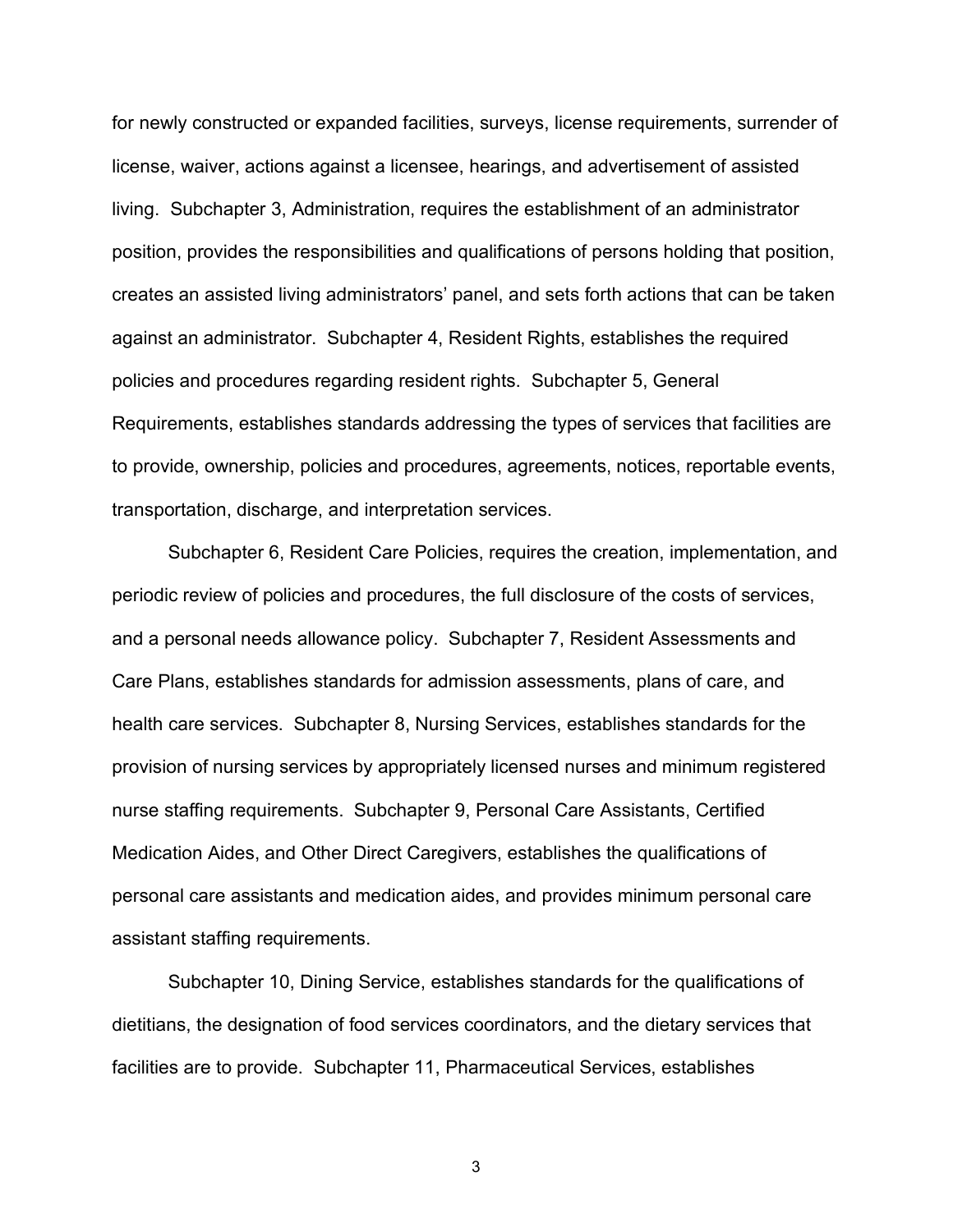standards for pharmaceutical services, including qualifications of pharmacists, provision of pharmaceutical services, supervision of medication administration, administration of medication, the certified medication administration aide program, designation of a pharmacist, and storage and control of medications. Subchapter 12, Resident Activities, establishes standards for the provision of resident activities. Subchapter 13, Social Work Services, establishes standards for the qualifications of social workers and requirements for the provision of social work services.

Subchapter 14, Emergency Services and Procedures, establishes standards for emergency services and procedures, including emergency medical services, emergency plans and procedures, and drills and tests. Subchapter 15, Resident Records, establishes standards for resident records, including health records, availability of records, confidentiality, record retention, resident register, individual resident records, and death records. Subchapter 16, Physical Plant, establishes physical plant standards, including standards for occupancy restriction, ventilation, exit access passageways and corridors, fire detection and suppression systems, interior finishes, residential units, toilets, baths and sinks, kitchenettes, community space, laundry equipment, dietary department, administration and public areas, fire extinguisher specifications, sounding devices**,** and telecommunications.

Subchapter 17, Housekeeping, Sanitation, Safety and Maintenance, establishes standards for the provision of housekeeping, laundry, pest control, resident environment, waste removal, sanitation, and heating and air conditioning services to residents. Subchapter 18, Infection Prevention and Control Services, establishes standards for infection prevention and control programs, including infection control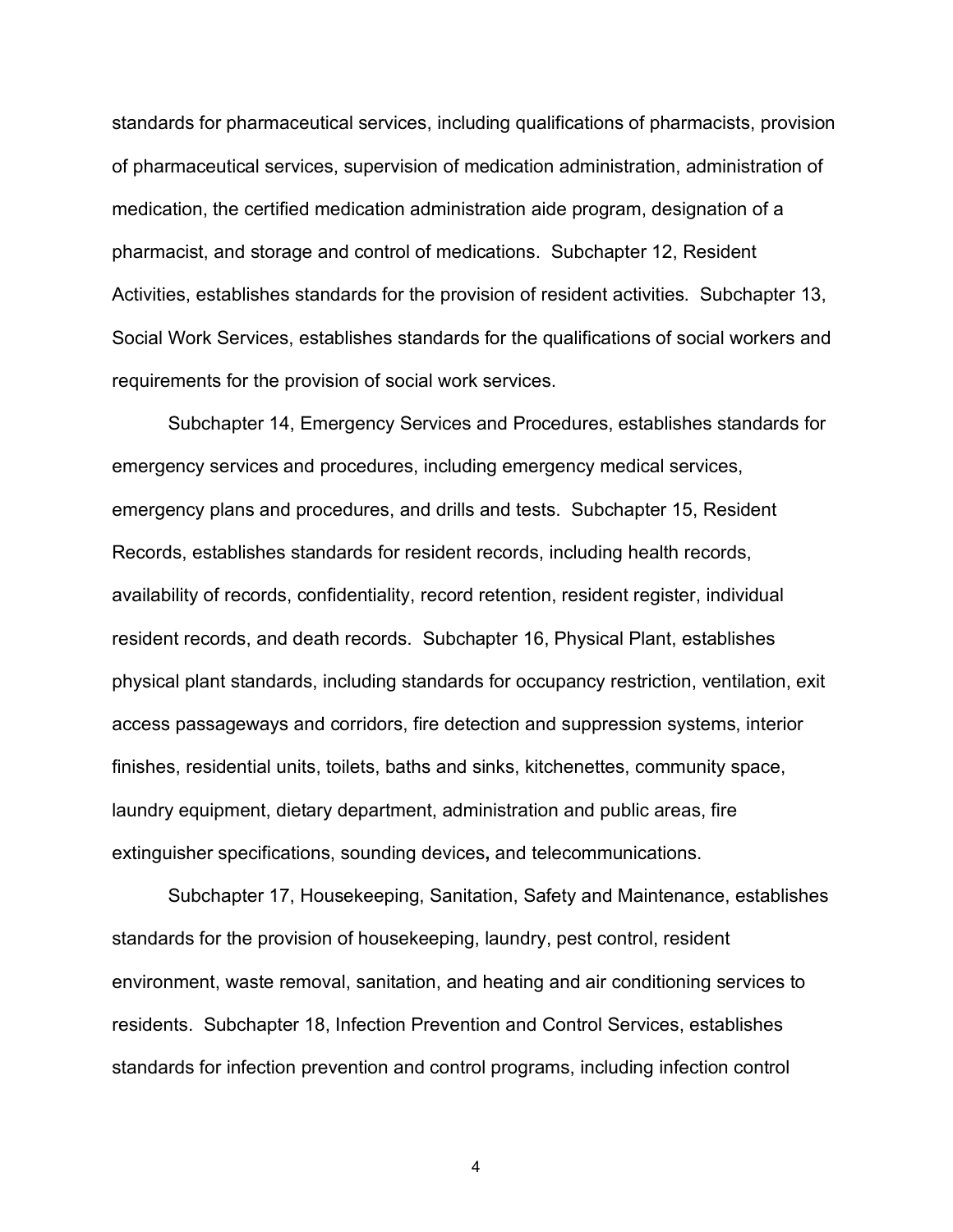policies and procedures, staff education and training, and regulated medical waste. Subchapter 19, Alzheimer's Disease and Dementia Programs, establishes standards for Alzheimer's disease and dementia programs, including scope and purpose, policies and procedures, staff training, and services for residents with Alzheimer's disease and dementia.

Subchapter 20, Standards for Respite Care Services, establishes standards for respite care services, including purpose and scope, policies and procedures, and staffing. Subchapter 21, Quality Improvement, establishes standards addressing quality improvement programs, the use of restraints, and personal care services. Subchapter 22, Comprehensive Personal Care Homes, establishes standards for comprehensive personal care homes, including eligibility, resident services and an explanation of these services, physical plant, resident discharge, conversion of facilities, combination of license categories, and supplemental security income recipients. Subchapter 23, Assisted Living Programs, establishes standards for assisted living programs, including tenant/resident eligibility, service provider requirements, services provided to residents, the policy and procedure manual, resident transportation, notices and notification requirements, maintenance of records, administration and staffing, financial arrangements, resident assessments, service plans, heath care plans, and health care services, dining services and meal preparation assistance, pharmaceutical assistance, resident activities, resident records, resident rights and responsibilities, reportable events, and other requirements.

The Commissioner has reviewed N.J.A.C. 8:36 and has determined that the existing chapter remains necessary, proper, reasonable, efficient, understandable, and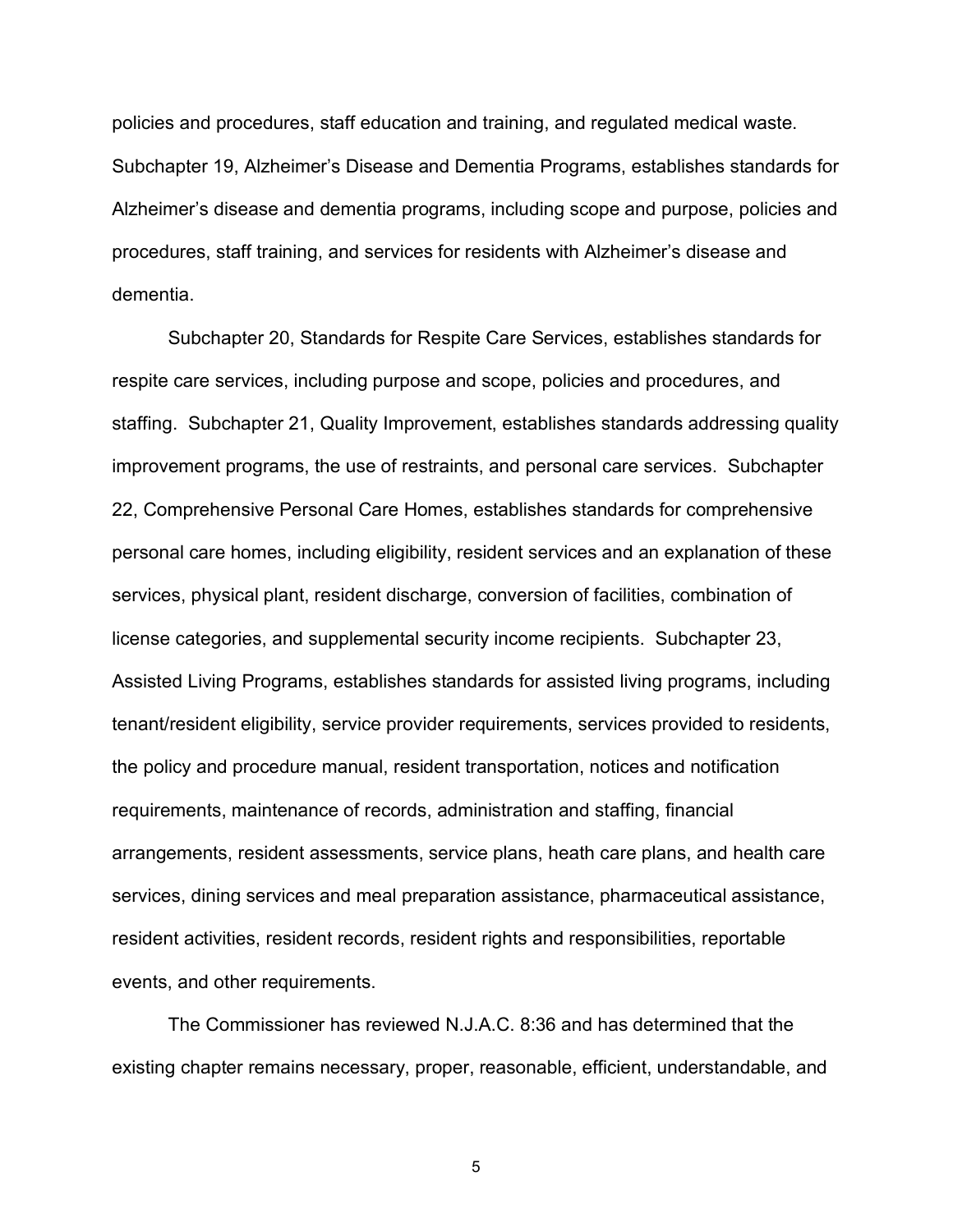responsive to the purposes for which the Department originally promulgated it, as amended and supplemented over time, and, with the technical changes, should be readopted.

Therefore, pursuant to N.J.S.A. 52:14B-5.1, N.J.A.C. 8:36 is readopted and shall continue in effect for seven years.

**Full text** of the technical changes follows (additions indicated in boldface **thus**; deletions indicated in brackets [thus] ):

#### 8:36-1.3 Definitions

The following words and terms, when used in this chapter, shall have the following meanings, unless the context clearly indicates otherwise:

…

"Assisted living program provider" means an organization licensed by the New Jersey Department of Health [and Senior Services] to provide all services required of an assisted living program.

"Assisted living residence" means a facility [which] **that** is licensed by the Department of Health [and Senior Services] to provide apartment-style housing and congregate dining and to assure that assisted living services are available when needed, for four or more adult persons unrelated to the proprietor. Apartment units offer, at a minimum, one unfurnished room, a private bathroom, a kitchenette, and a lockable door on the unit entrance.

…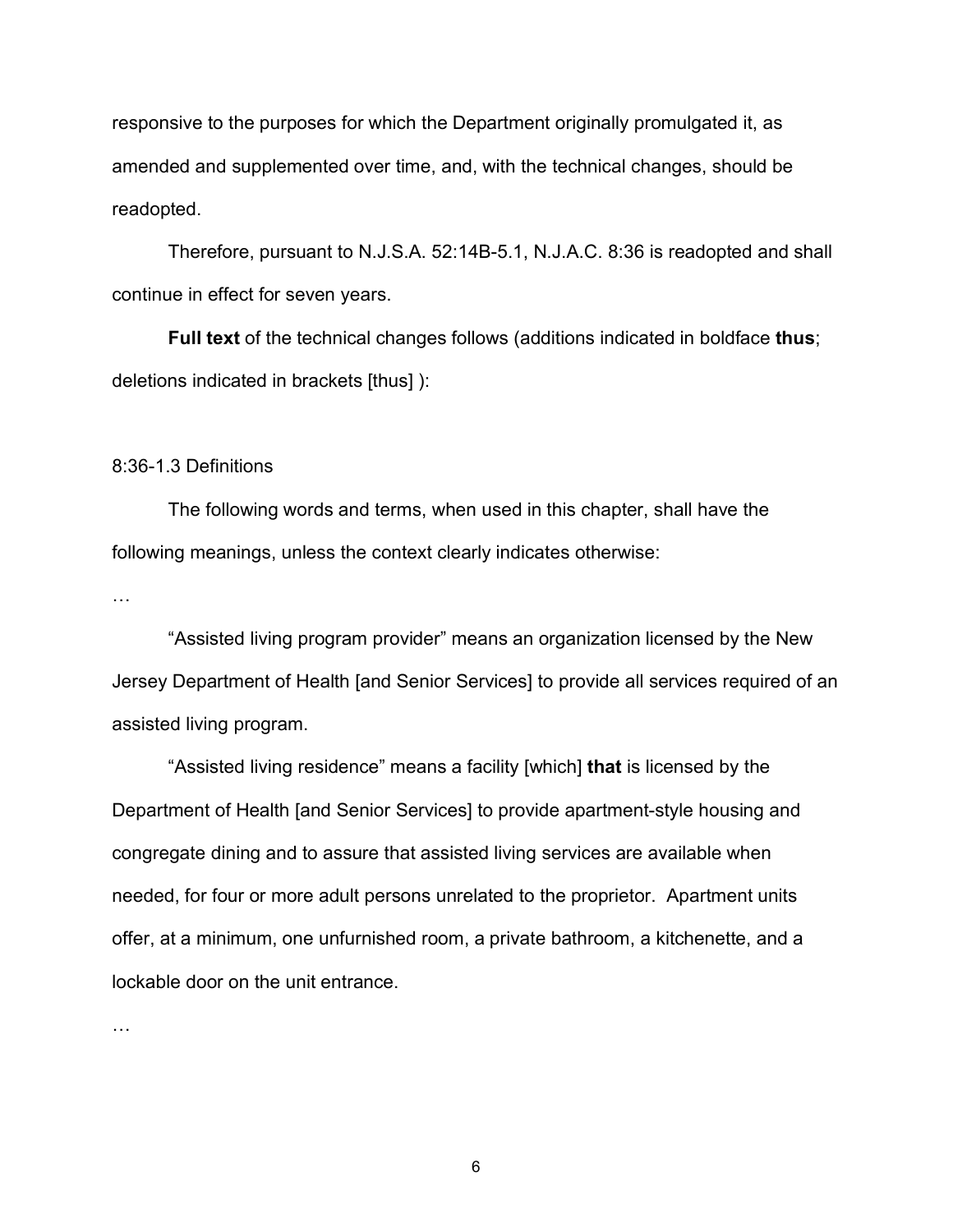**"Certificate of Need and Licensing Program" or "Program" means a unit of the Department for which the contact information is Certificate of Need and Licensing Program, New Jersey Department of Health, PO Box 358, Trenton, NJ 08625-0358, (609) 292-6552.**

…

"Commissioner" means the [New Jersey State] Commissioner of **the New Jersey Department of Health [and Senior Services].** 

…

"Comprehensive personal care home" means a facility which is licensed by the Department of Health [and Senior Services] to provide room and board and to assure that assisted living services are available when needed, to four or more adults unrelated to the proprietor. Residential units in comprehensive personal care homes house no more than two residents and have a lockable door on the unit entrance.

…

"Department" means the New Jersey [State] Department of Health [and Senior Services] .

…

**"Division of Health Facility Survey and Field Operations" or "Division" means a unit of the Department for which the contact information is Division of Health Facility Survey and Field Operations, New Jersey Department of Health, PO Box 367, Trenton, NJ 08625-0358, (800) 792-9770.**

…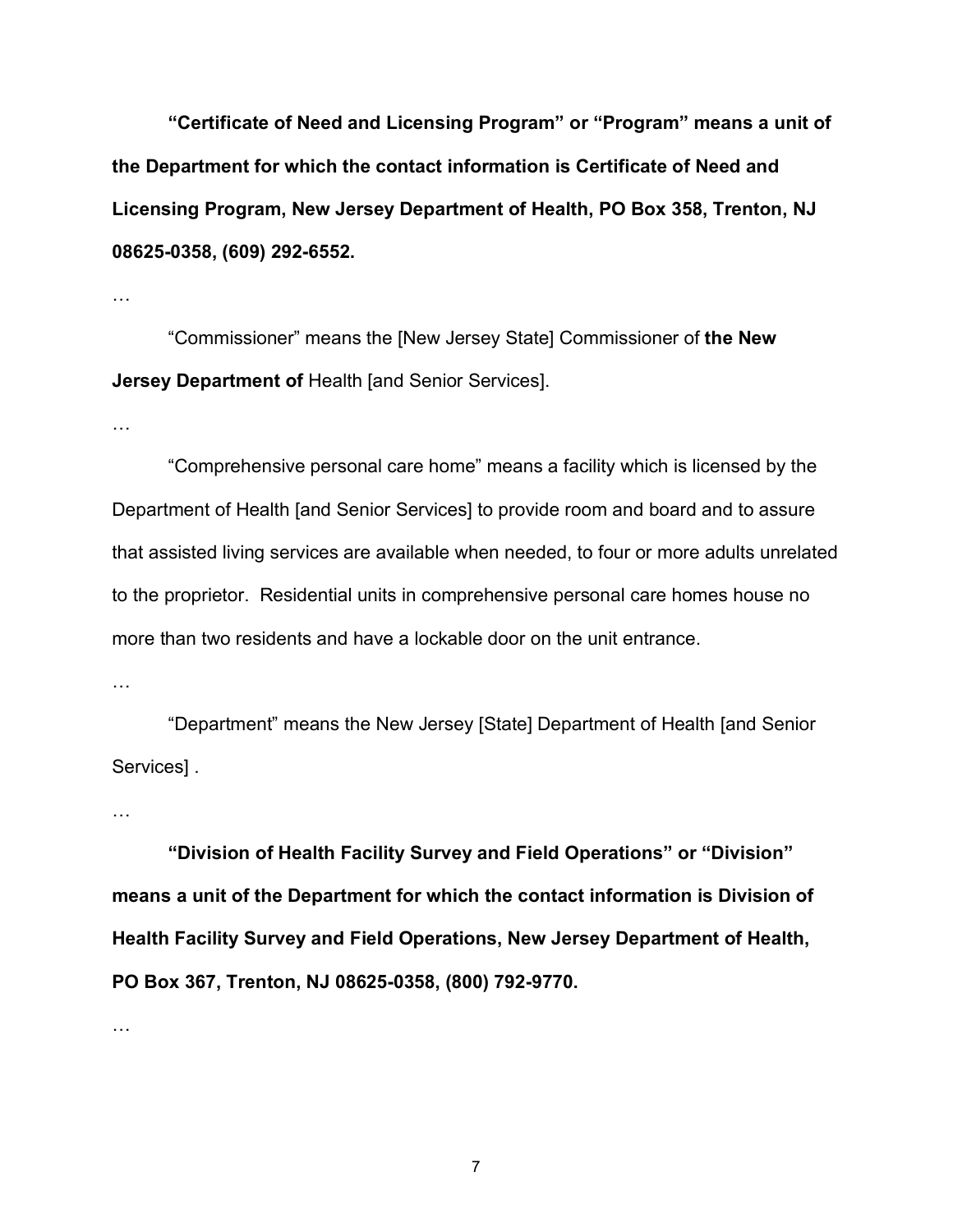**"Health Care Plan Review Unit" means a unit within the Division of Codes and Standards in the New Jersey Department of Community Affairs for which the contact information is PO Box 817, Trenton, NJ 08625-0817, (609) 633-8151.**

...

"Licensed nursing personnel" (licensed nurse) means registered professional nurses or practical nurses licensed by the New Jersey [State] Board of Nursing in accordance with N.J.A.C. 13:37.

…

8:36-2.1 Certificate of need

(a) (No change.)

(b) [In accordance with [N.J.A.C. 8:33,](https://advance.lexis.com/api/document?collection=administrative-codes&id=urn:contentItem:5XKV-PW91-F7ND-G1BN-00009-00&context=1000516)] **Certificate of need** application forms [for a certificate of need]**, CN-19,** and instructions for completion **thereof,** may be obtained from[:] **the** Certificate of Need and [Acute Care Licensure] **Licensing** Program

[New Jersey State Department of Health and Senior Services]

PO Box 360, Room 403

Trenton, New Jersey 08625-0360

609-292-5960]

**or from the Department's forms page at [https://www.nj.gov/health/forms.](https://www.nj.gov/health/forms)**

(c) (No change.)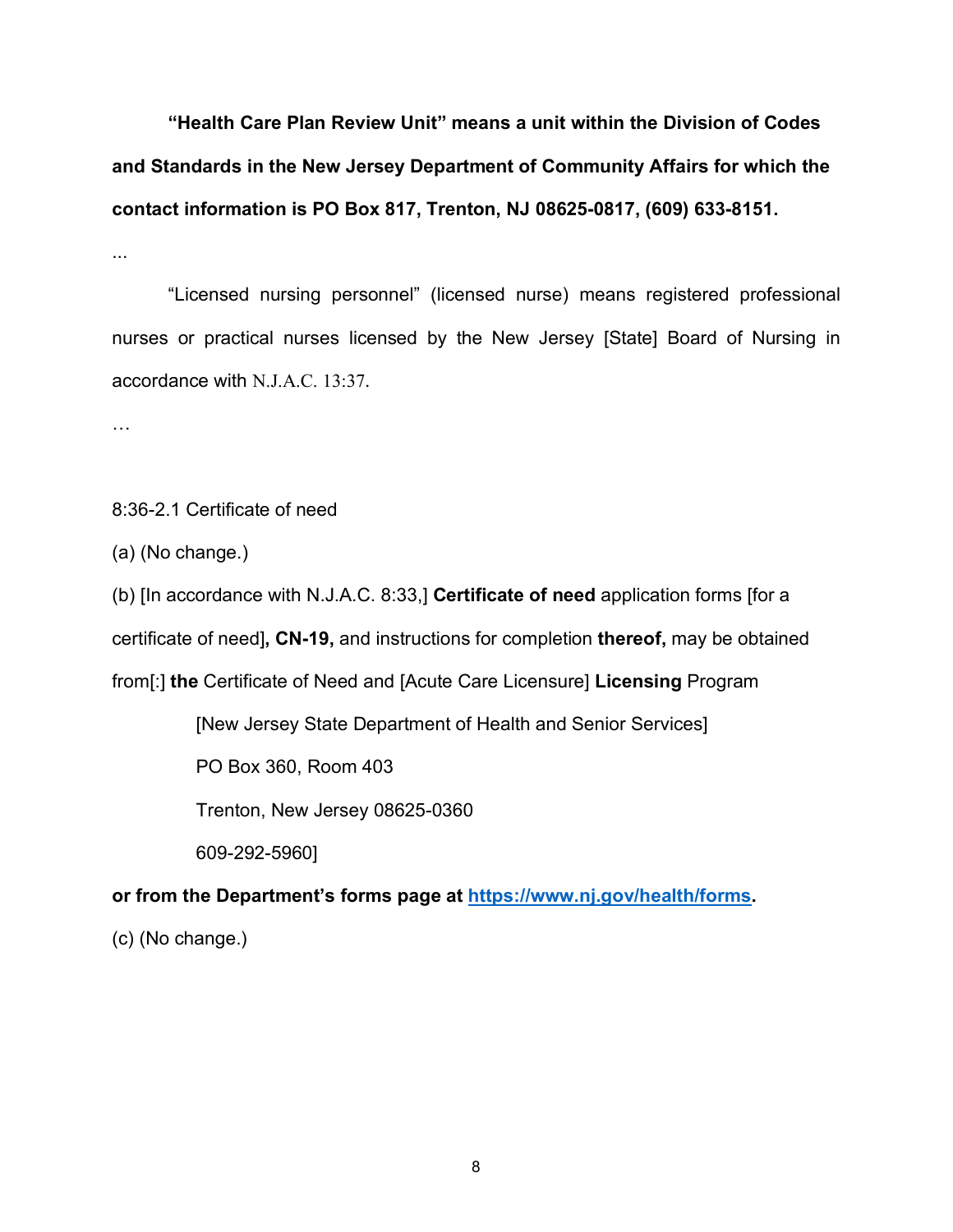#### 8:36-2.2 Application for licensure

(a) Following receipt of a certificate of need, any person, organization, or corporation desiring to operate an assisted living residence, comprehensive personal care home or assisted living program shall make application to the Commissioner for a license on forms prescribed by the Department. Such forms may be obtained from **the Certificate** 

## **of Need and Licensing Program**[:]**.**

[Director

Long-Term Care Licensing and Certification

Division of Long-Term Care Systems

New Jersey State Department of Health and Senior Services

PO BOX 367

Trenton, New Jersey 08625-0367

(609)-633-9034.]

(b) (No change.)

(c) A copy of the assisted living residence or comprehensive personal care home admission agreement or other document stating the scope of a facility's services shall be forwarded to the Director[, Long-Term Care] **of the Certificate of Need and** Licensing [and Certification (see (a) above for address)] **Program** for review when application for licensure is made. Review shall ensure that the admission agreement does not violate any requirements contained herein, any conditions placed on certificate of need approval, or any applicable State or Federal statutes. This subsection shall not apply when a continuing care retirement community (CCRC) contracts with its residents to provide assisted living pursuant to a continuing care agreement. This subsection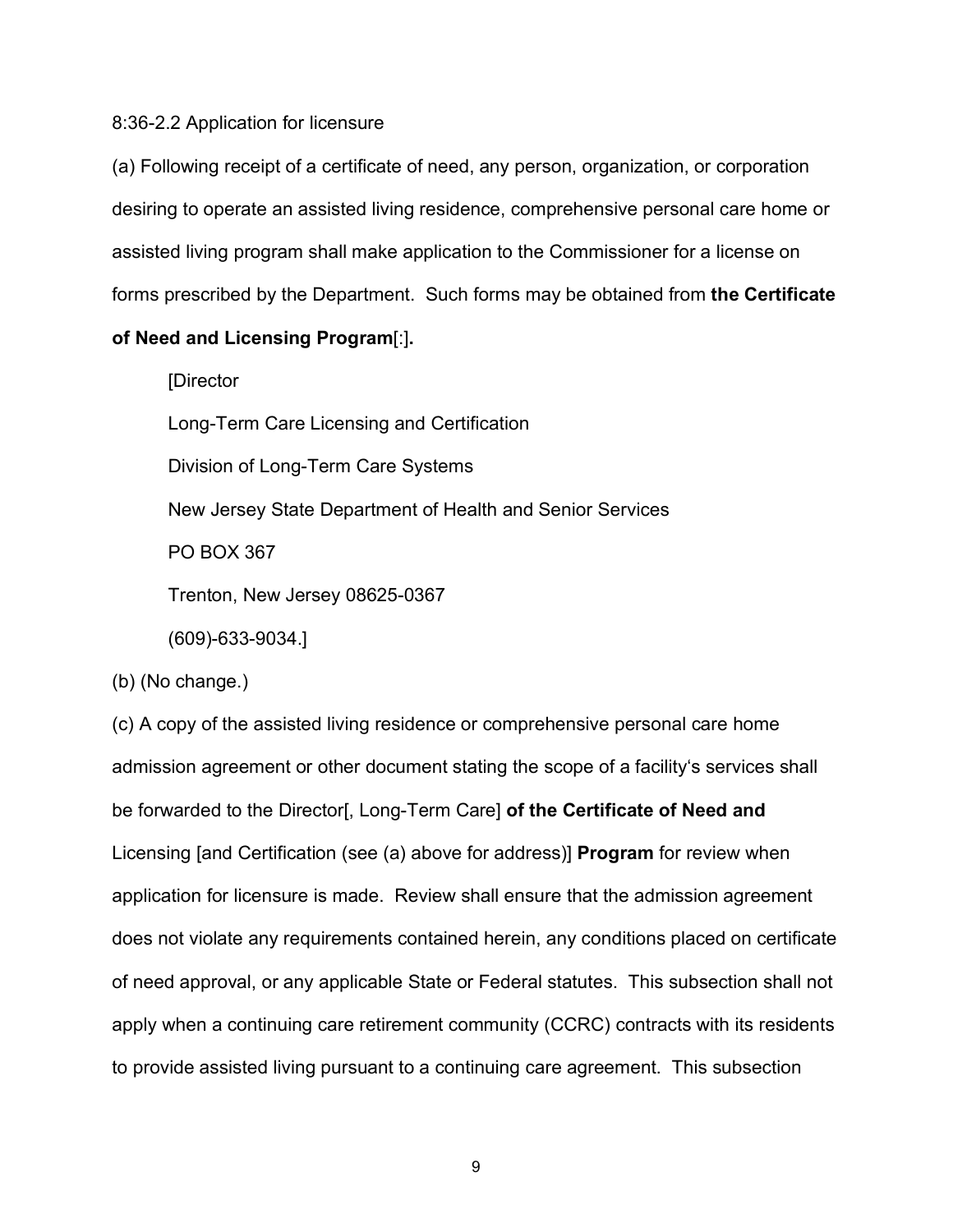does apply, however, when a CCRC provides assisted living to a person who is not a party to a continuing care agreement. The admission agreement shall include, but not be limited to, the following:

1.–4. (No change.)

(d)-(m) (No change.)

(n) Each applicant for a license to operate a facility or program may make an appointment for a preliminary conference at the Department with the [Long-Term Care Licensing Program] **Certificate of Need and Licensing Program**. (o)-(p) (No change.)

8:36-2.3 Newly constructed or expanded facilities

(a) Any assisted living residence or comprehensive personal care home with a construction program, whether a certificate of need is required or not, shall submit plans to the Health Care Plan Review [Services, Division of Codes and Standards, Department of Community Affairs, P.O. Box 815, Trenton, N.J. 08625-0815,] **Unit,** for review and approval prior to the initiation of construction.

(b) The licensure application for a newly constructed, renovated**,** or expanded facility shall include the written final release of the physical plant construction plans by[:] **the** 

## **Health Care Plan Review Unit.**

[Health Care Plan Review Program Division of Codes and Standards New Jersey Department of Community Affairs PO Box 815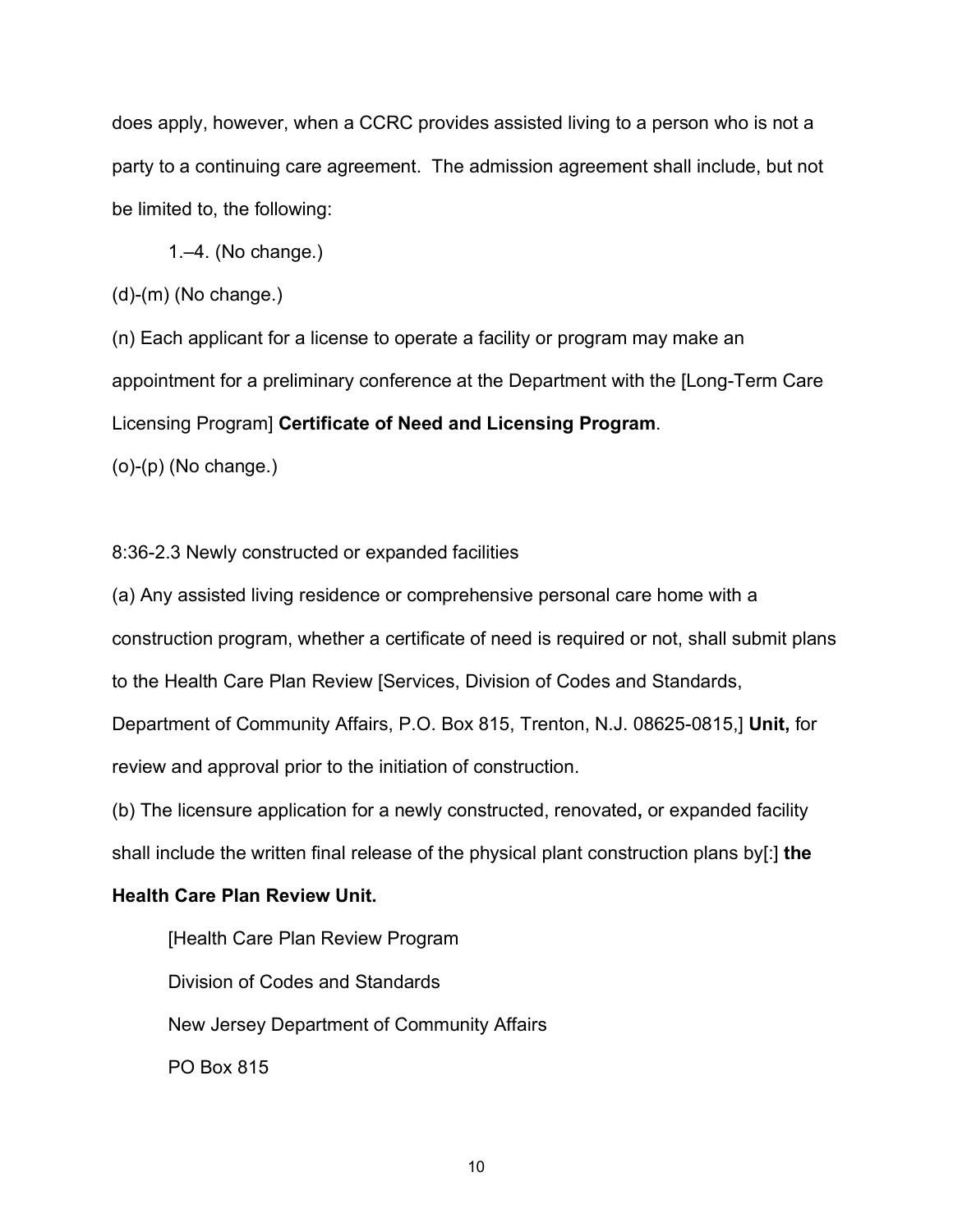Trenton, N.J. 08625-0815

609-633-8151]

(c) Prior to occupying a new or renovated building, the facility shall submit a certificate of occupancy, issued by the local municipality, to the Health Care Plan Review [Program of the New Jersey Department of Community Affairs (DCA)] **Unit**, and shall submit the following items to the [Long-Term Care] **Certificate of Need and** Licensing Program of the Department [of Health and Senior Services]:

1.–2. (No change.)

#### 8:36-2.4 Surveys

(a) When the written application for licensure is approved and the building is ready for occupancy, [a survey of the facility by] representatives of the [Assisted Living Assessment and] **Division of Health Facility** Survey [Program] **and Field Operations** of the Department shall [be conducted] **conduct a survey of the facility** to determine if the facility adheres to the provisions of this chapter.

1. (No change.)

2. [The facility shall notify the Assisted Living Assessment and Survey Program of the Department when] **When** the deficiencies, if any, have been corrected, [and] the [Assisted Living Assessment and Survey Program] **facility shall notify the Division, which** shall schedule one or more resurveys of the facility prior to occupancy.

(b) A license shall be issued to a facility when the following conditions are met:

1. A preliminary conference to review the conditions for licensure (see [N.J.A.C.](https://advance.lexis.com/api/document?collection=administrative-codes&id=urn:contentItem:5XKV-PW71-JS0R-211T-00009-00&context=1000516)  [8:36-2.2\(d\)1](https://advance.lexis.com/api/document?collection=administrative-codes&id=urn:contentItem:5XKV-PW71-JS0R-211T-00009-00&context=1000516) through 8) and operation has taken place between the [Long-Term Care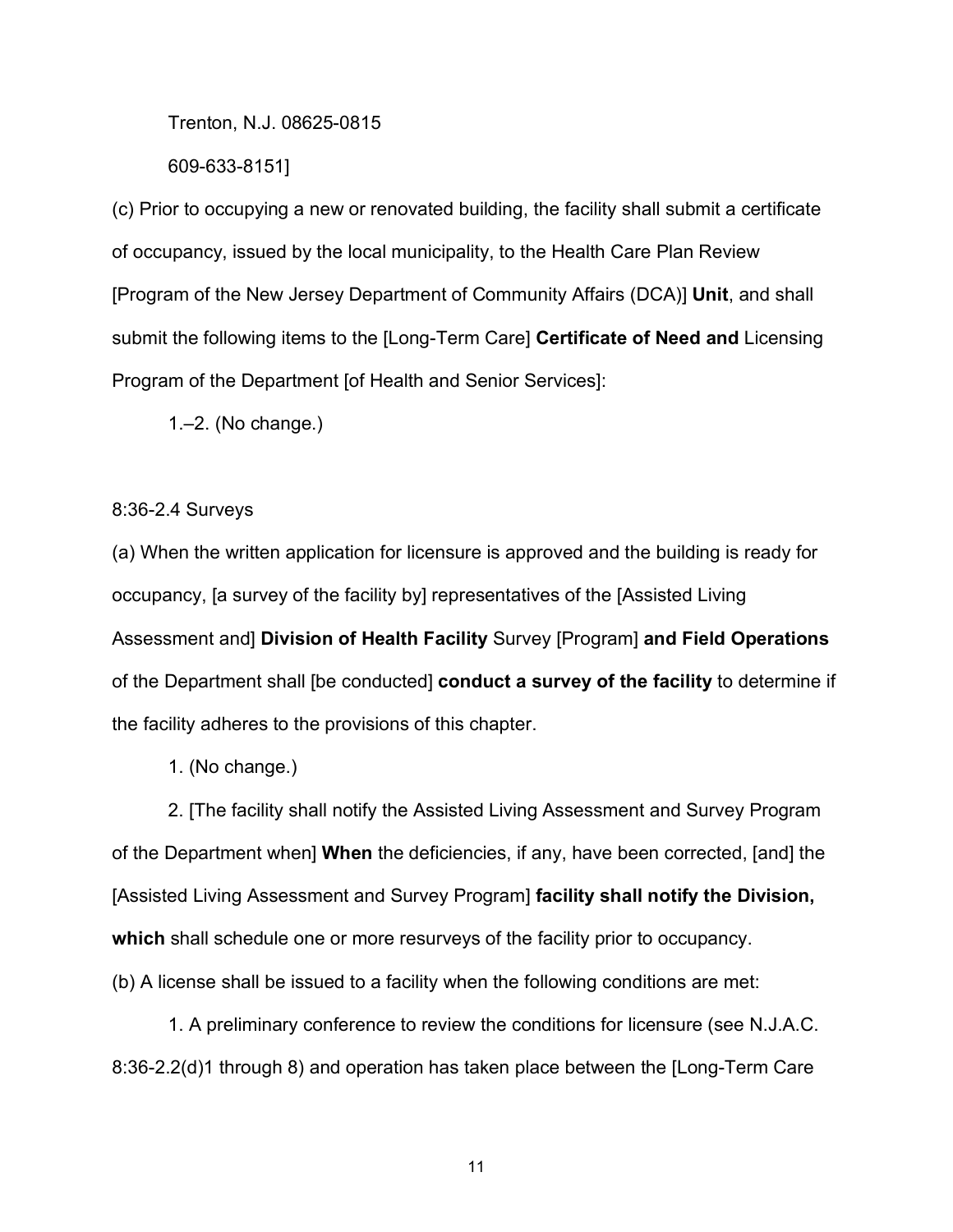Licensing Program] **Certificate of Need and Licensing Program** and representatives of the facility, who will be advised that the purpose of the conference is to allow the Department to determine the facility's compliance with [N.J.S.A. 26:2H-1](https://advance.lexis.com/api/document?collection=statutes-legislation&id=urn:contentItem:8R0P-FVV2-D6RV-H2RX-00000-00&context=1000516) et seq., and amendments thereto, and the rules pursuant thereto;

2.-5. (No change.)

6. The applicant has submitted approvals from the local zoning, fire, health, and building authorities, and a copy of the certificate of occupancy or a certificate of continued occupancy that has been issued by the appropriate local authority, to the [Long-Term Care] **Certificate of Need and** Licensing Program [of the Department];

7.-8. (No change.)

(c) No facility shall admit residents to the facility until the facility has the written approval and/or license issued by the [Long-Term Care] **Certificate of Need and** Licensing Program [of the Department]. Violators of this requirement shall be subject to penalties for operating a facility without a license, pursuant to [N.J.S.A. 26:2H-14](https://advance.lexis.com/api/document?collection=statutes-legislation&id=urn:contentItem:5F0Y-C1S1-6F13-00FJ-00000-00&context=1000516) and N.J.A.C. 8:43E-1.

(d) (No change.)

#### 8:36-2.6 Surrender of license

The facility shall notify each resident, the resident's physician, and any guarantors of payment at least 30 days prior to the voluntary surrender of a license, or as directed under an order of revocation, refusal to renew, or suspension of license. In such cases, the license shall be returned to the [Long-Term Care] **Certificate of Need**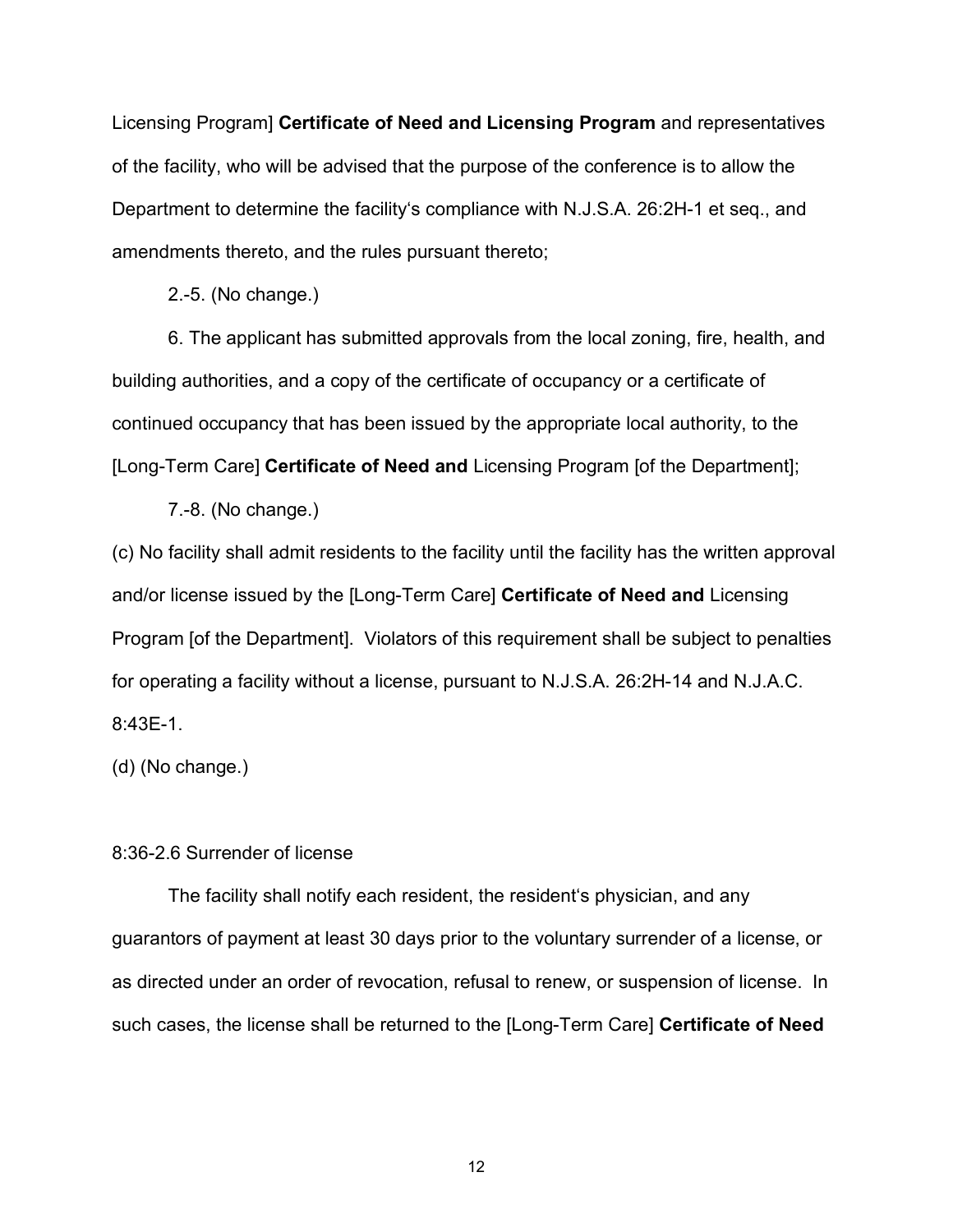**and** Licensing Program [of the Department] within seven working days after the voluntary surrender, revocation, non-renewal, or suspension of license.

8:36-2.7 Waiver

(a) (No change.)

(b) A facility seeking a waiver of these rules shall apply in writing to the Director of the **Certificate of Need and** Licensing [and Certification Unit of the Department] **Program**. (c)-(e) (No change.)

8:36-3.2 Qualifications of the administrator of an assisted living residence or comprehensive personal care home

(a)-(b) (No change.)

(c) An applicant for certification who fails the competency examination for an assisted living administrator will be permitted to re-take the examination in accordance with the following:

1 $-2$ . (No change.)

3. Written documentation of successful completion of a training program required [by] **at** (b) above shall be submitted to the [Certification] **Certificate of Need and Licensing** Program, [Department of Health and Senior Services, PO Box 367, Trenton, NJ 08625-0367] at least 10 days prior to the next examination the applicant will take. (d)-(h) (No change.)

(i) In order to be eligible to renew a current certification, an assisted living administrator shall: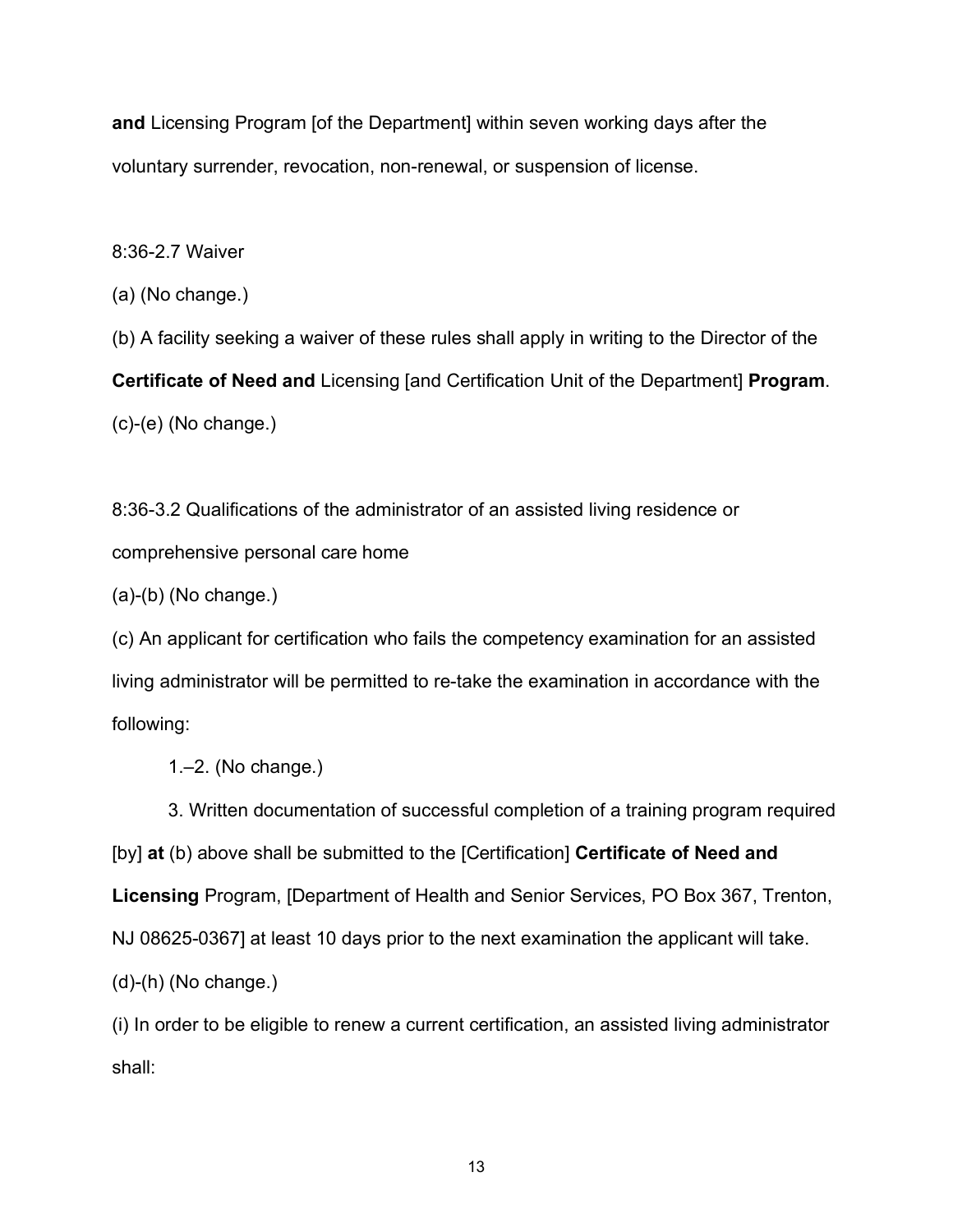1. Complete at least 30 hours of continuing education regarding assisted living concepts and related topics, as specified and approved by the Department [of Health and Senior Services]. Continuing education courses shall cover the topics described in the training program for assisted living administrators [in] **at** [N.J.A.C. 8:36-3.3\(a\)2](https://advance.lexis.com/api/document?collection=administrative-codes&id=urn:contentItem:5XKV-PWF1-F4W2-61VV-00009-00&context=1000516), and be earned between the time the current certificate was issued and is due to expire; and

2. (No change.)

 $(i)-(n)$  (No change.)

8:36-3.5 Actions against an assisted living administrator

(a) A certificate issued to an assisted living administrator in accordance with this subchapter may be revoked, suspended**,** or restricted for improper practice. Improper practice means, but is not limited to:

1. [Finding] **A finding** of abuse, neglect**,** or misappropriation of property of a resident of an assisted living residence, comprehensive personal care home, or assisted living program, or of a patient, resident, or client of any other facility or agency licensed by the Department;

2.-5. (No change.)

(b)-(c) (No change.)

8:36-3.6 Assisted Living Administrators Panel

(a) (No change.)

(b) The panel shall consist of 11 members, in accordance with the following criteria: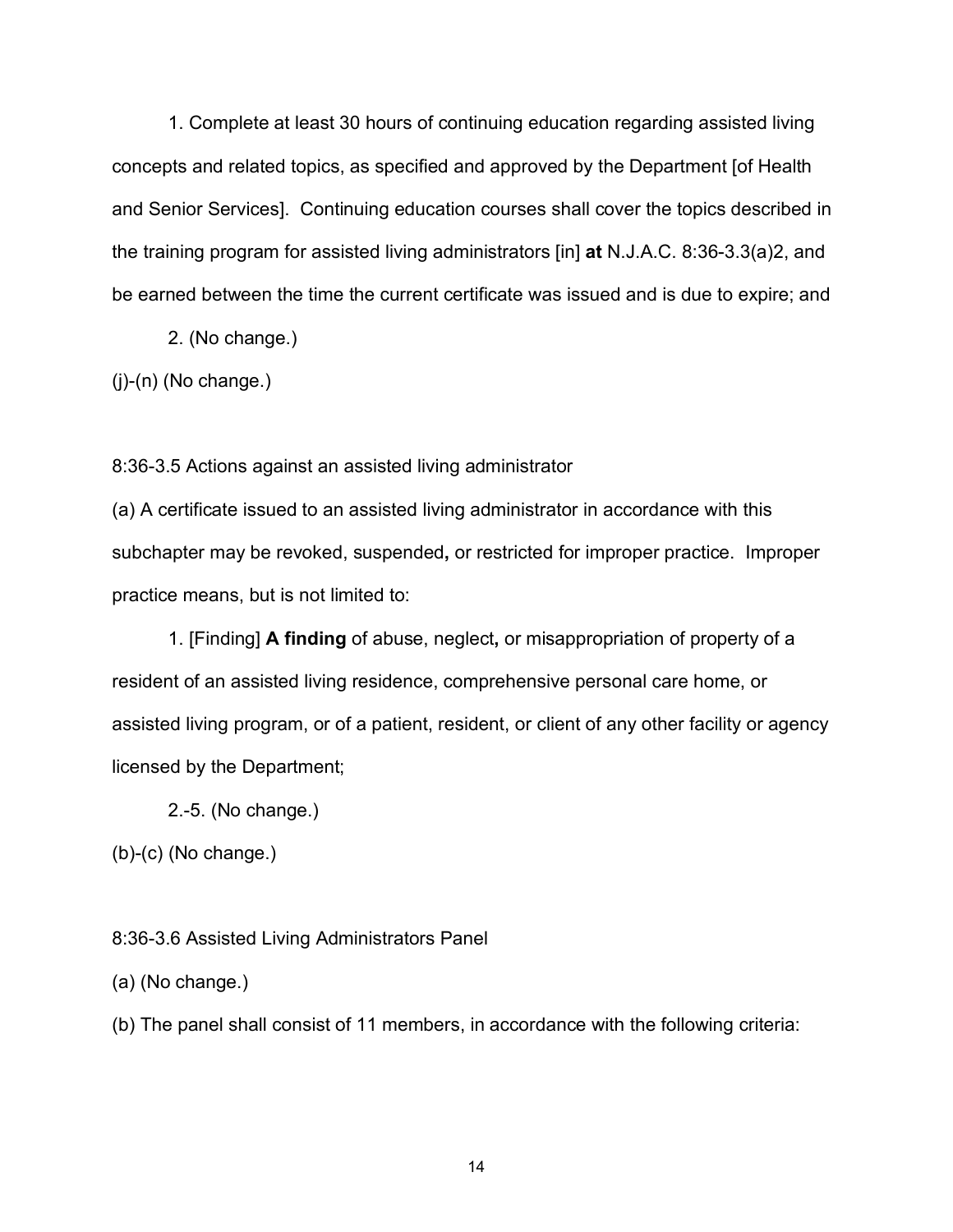1. One member shall be from the Department's [Long-term Care Licensing Program] **Certificate of Need and Licensing Program**;

2. One member shall be from the [Department's Long-term Care Assessment and Survey Program] **Division of Health Facility Survey and Field Operations**;

3. One member shall be from the Department['s] **of Human Services'** Medicaid Waiver Program;

4. One member shall be the **State Long-Term Care** Ombudsman [for the Institutionalized Elderly], or his or her designee;

5.-10. (No change.)

(c)-(h) (No change.)

8:36-4.1 Posting and distribution of statement of resident rights

(a) Each assisted living provider [will] **shall** post and distribute a statement of resident rights for all residents of assisted living residences, comprehensive personal care homes, and assisted living programs. Each resident is entitled to the following rights:

1.-26. (No change.)

27. The right to receive confidential treatment of information about the resident. Information in the resident's records shall not be released to anyone outside the facility without the resident's approval, unless the resident transfers to another health care facility, or unless the release of the information is required by law, a third-party payment contract, or the [New Jersey State] Department [of Health and Senior Services];

28.-36. (No change.)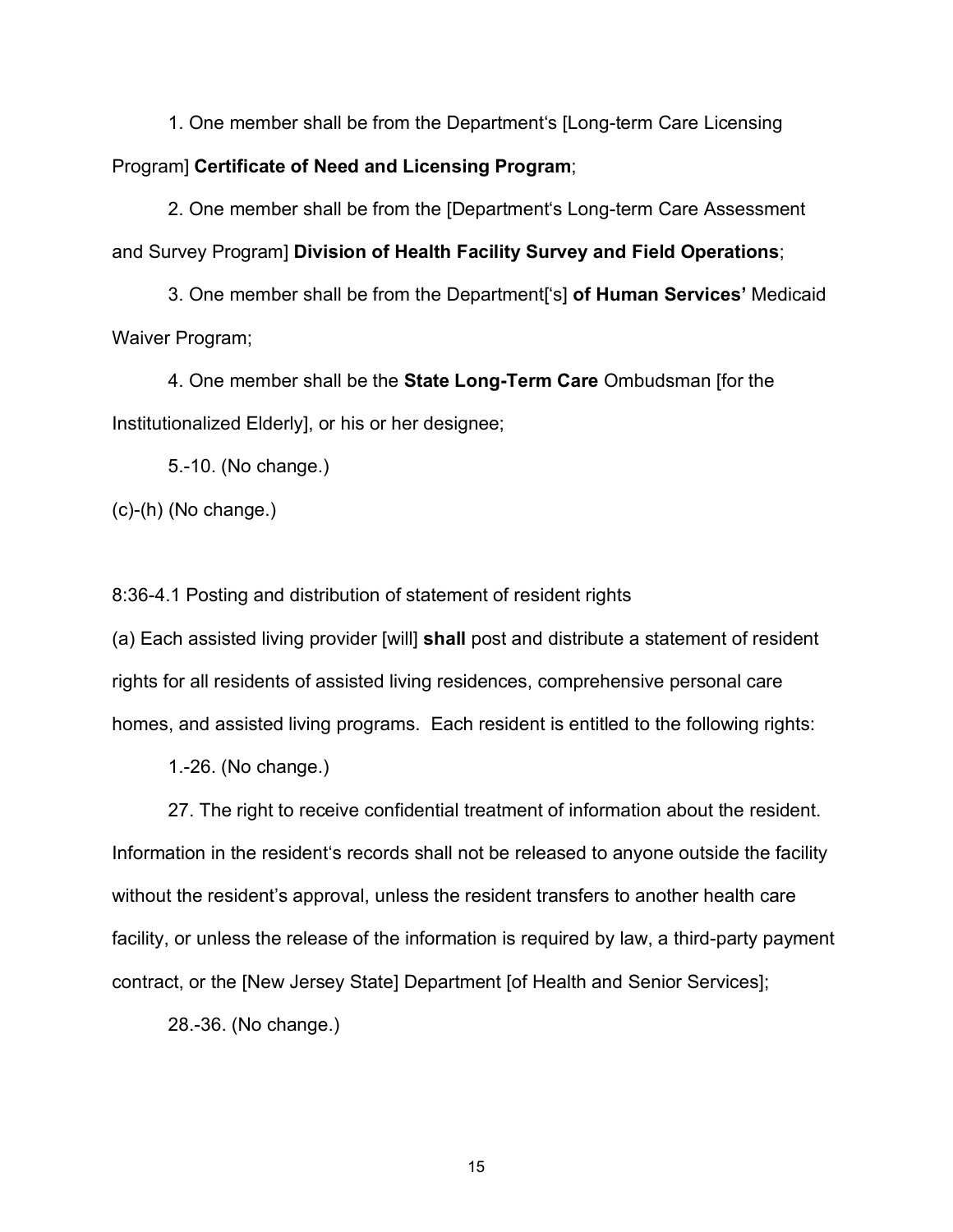37. The right to receive written notice at least 30 days in advance when the facility requests the resident's transfer or discharge, except in an emergency. This written notice shall include the name, address, and telephone number of the [New Jersey Office of the] **Long-Term Care** Ombudsman [for the Institutionalized Elderly] , and shall also be provided to the resident's legally appointed guardian, if applicable, or, with the resident's consent, to the resident's family, 30 days in advance;

38.-39. (No change.)

40. The right to voice complaints without being threatened or punished. Each resident is entitled to complain and present his or her grievances to the administrator and staff, to government agencies, and to anyone else without fear of interference, discharge, or reprisal. The facility shall provide each resident and his or her legally appointed guardian, if applicable, and the resident's family member with the names, addresses, and telephone numbers of the government agencies to which a resident can complain and ask questions, including the Department and the [Office of the] **State Long-Term Care** Ombudsman [for the Institutionalized Elderly]. These names, addresses, and telephone numbers shall also be posted in a conspicuous place in the

41.-42. (No change.)

(b)-(c) (No change.)

facility;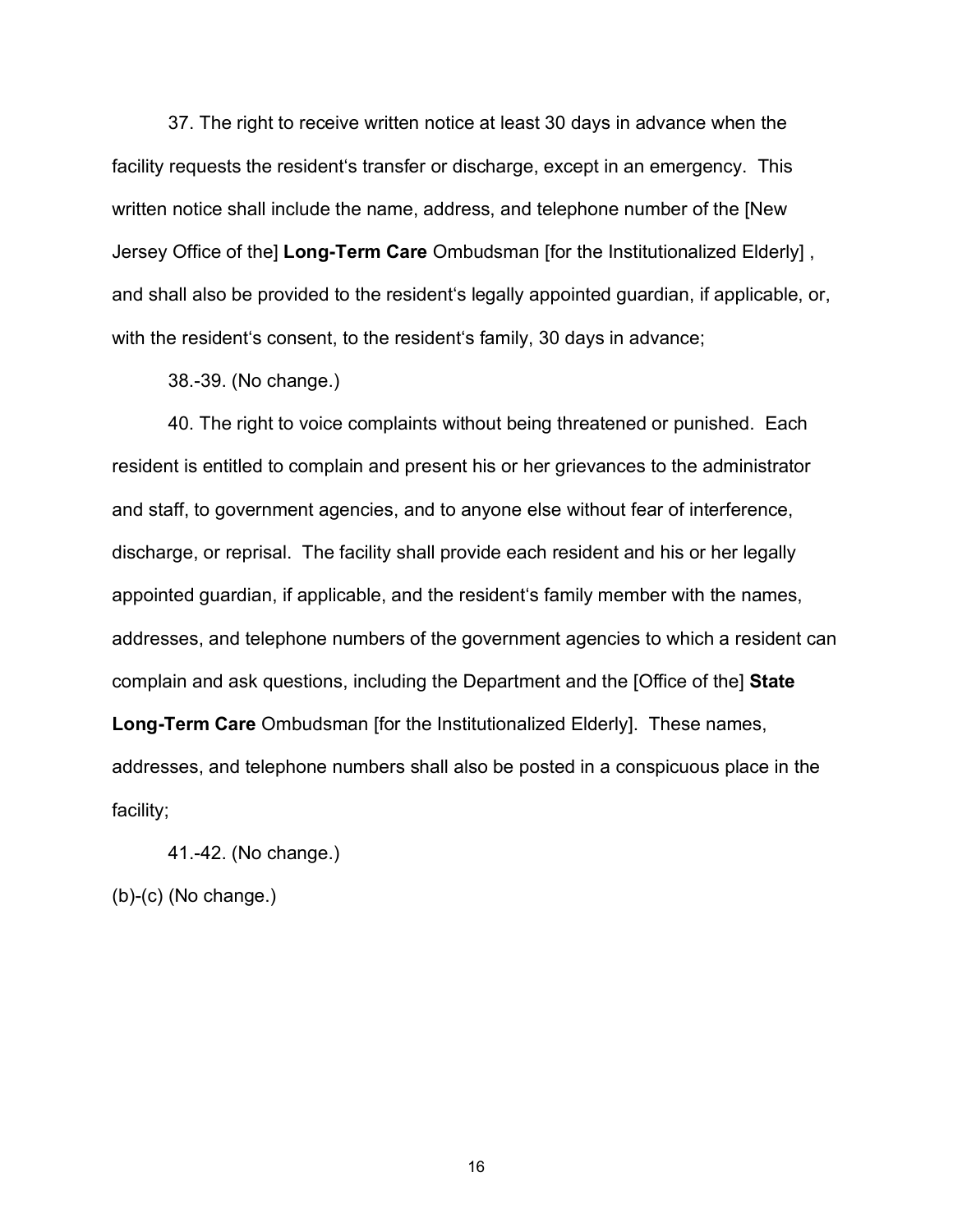#### 8:36-5.3 Transfer of ownership

(a) Prior to transferring ownership of a facility or program, the prospective new owner shall submit an application to the [Long-Term Care] **Certificate of Need and** Licensing Program, including the following items:

1.-5. (No change.)

6. When a transfer of ownership application has been reviewed and deemed acceptable, an approval letter from the [Long-Term Care] **Certificate of Need and**  Licensing Program shall be sent to the applicant along with licensure application forms and the licensure fee request.

7. Within five working days after the transaction has been completed, the applicant shall submit the following documents to the [Long-Term Care] **Certificate of Need and** Licensing Program:

i.-iii. (No change.)

8:36-5.4 Submission and availability of documents

(a) The facility or program shall, upon request, submit in writing any documents which are required by this chapter to the Director of the [Long Term Care] **Certificate of Need and** Licensing [and Certification Unit of the Department] **Program**. Additionally, upon request of the Department, the facility or program shall submit in writing data related to utilization, demographics, costs, charges, staffing, and other planning and financial data necessary to evaluate the services provided.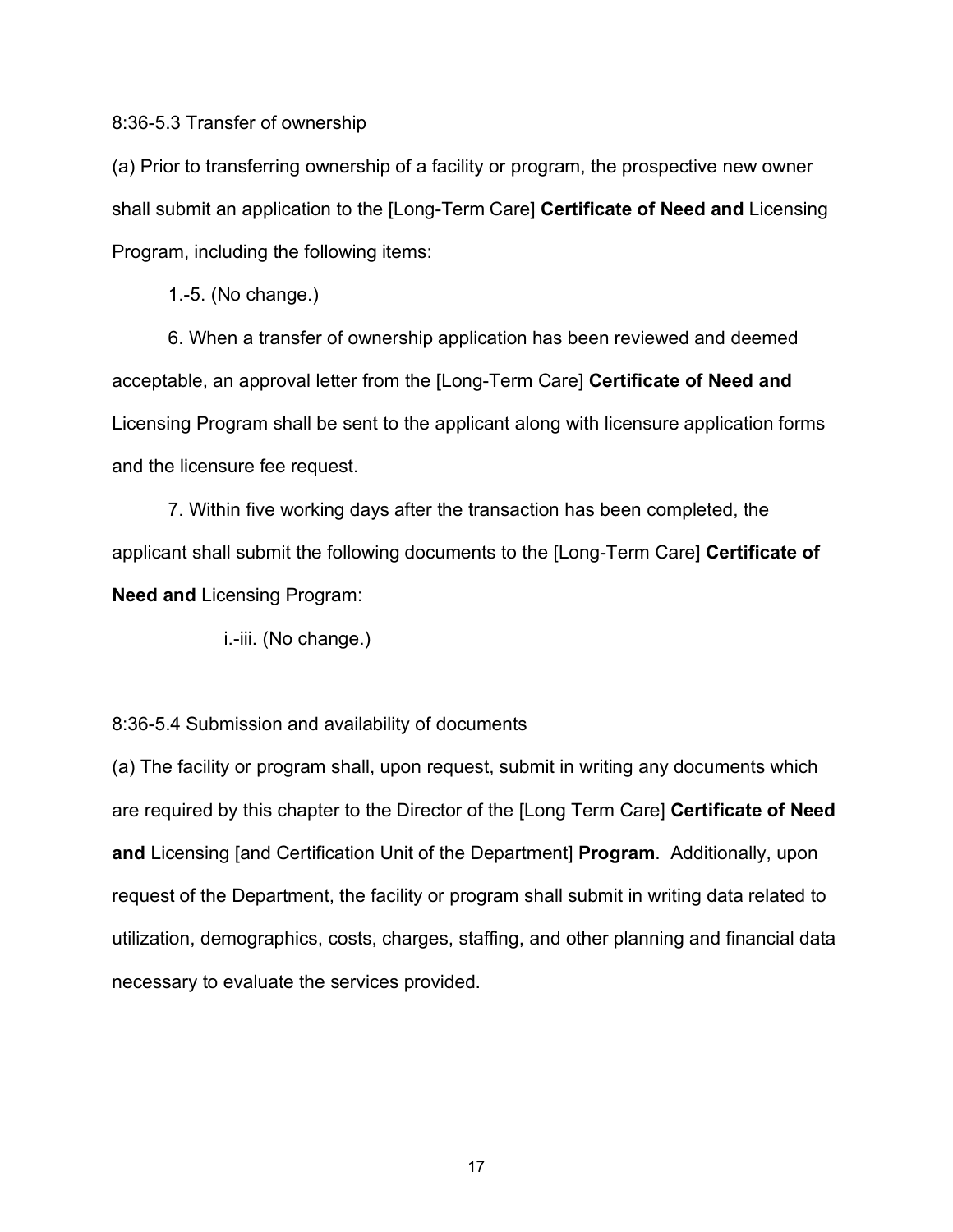(b) The facility shall report the number of resident days per calendar year to the Department's [Long-Term Care] **Certificate of Need and** Licensing Program by April 15 of each year, for the prior calendar year.

8:36-5.7 Policy and procedure manual

(a) A policy and procedure manual(s) for the organization and operation of the facility or program shall be developed, implemented, and reviewed at least annually. Each review of the manual(s) shall be documented, and the manual(s) shall be available in the facility or program to representatives of the Department at all times. The manual(s) shall include at least the following:

1.-3. (No change.)

4. Policies and procedures for reporting all alleged and/or suspected cases of resident abuse or exploitation to the Complaints Program of the Division of [Long-Term Care Systems] **Health Facility Survey and Field Operations** at 1-800-792-9770. If the resident is 60 years of age or older, the State [of New Jersey Office of the] **Long-Term Care** Ombudsman [for the Institutionalized Elderly] shall also be notified, in compliance with [N.J.S.A. 52:27G-7.1](https://advance.lexis.com/api/document?collection=statutes-legislation&id=urn:contentItem:8NV2-MGJ2-D6RV-H55H-00000-00&context=1000516) et seq., at 1-877-582-6995;

5.-8. (No change.)

(b) (No change.)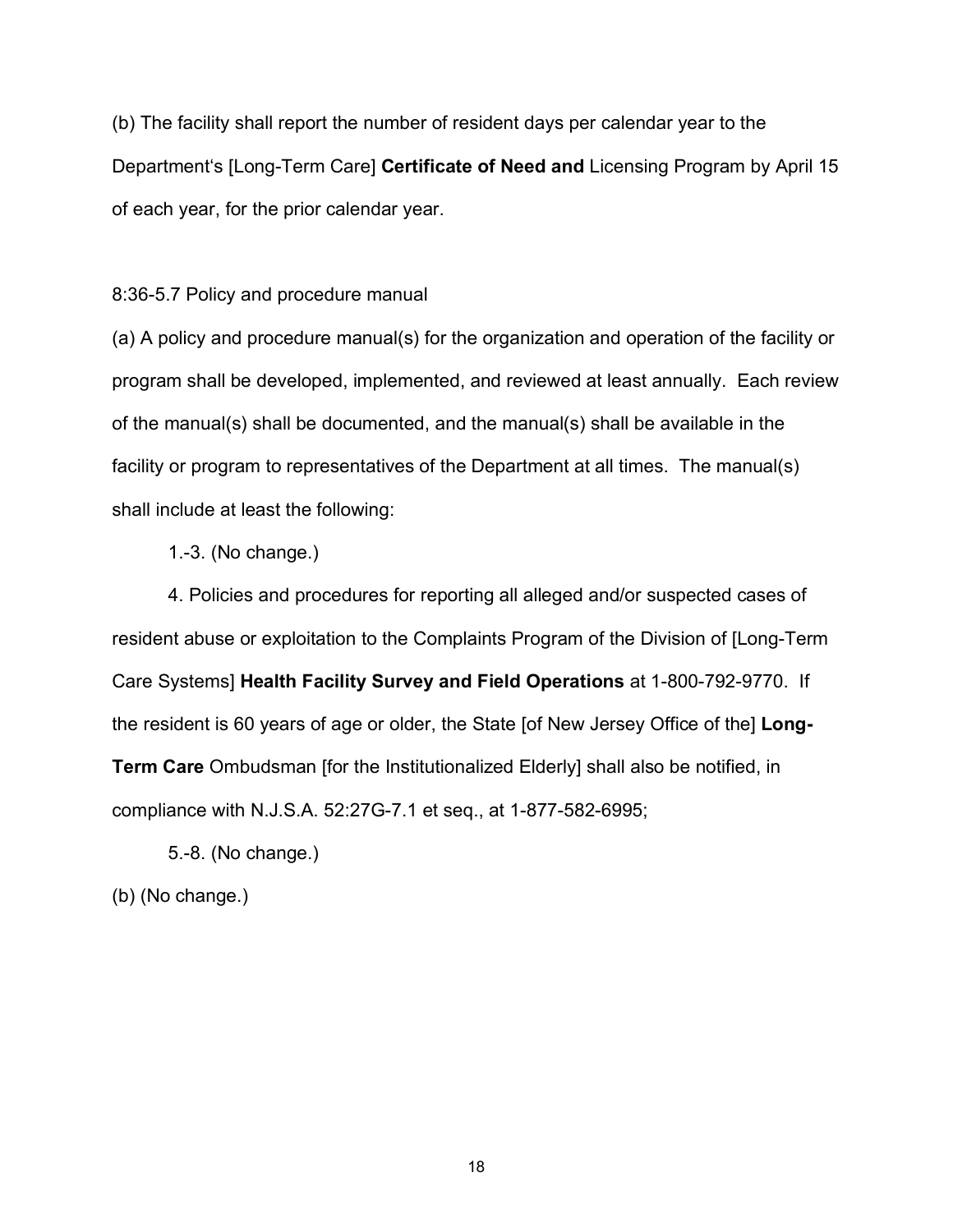8:36-5.10 Reportable events

(a) The facility shall notify the [Department] **Division of Health Facility Survey and Field Operations** immediately by telephone at (609) 633-9034 or (609) 392-2020 **if**  after business hours, followed within 72 hours by written confirmation, of the following:

1.-2. (No change.)

3. Any suspected cases of resident abuse or exploitation, which have been reported to the State [of New Jersey Office of the] **Long-Term Care** Ombudsman [for the Institutionalized Elderly].

(b) The written notification [to the Department], as required [by] **pursuant to** (a) above, shall be forwarded by the facility to the [following address:] **Division.**

[Director

Long-Term Care Licensing and Certification Unit

New Jersey Department of Health and Senior Services

PO Box 367

Trenton, NJ 08625-0367.]

8:36-5.11 Notices

(a) The facility shall conspicuously post a notice that the following information is available in the facility during normal business hours, to residents and the public:

1.-5. (No change.)

6. The toll-free hot line number of the Department; telephone numbers of county agencies and of the State [of New Jersey Office of the] **Long-Term Care** Ombudsman; and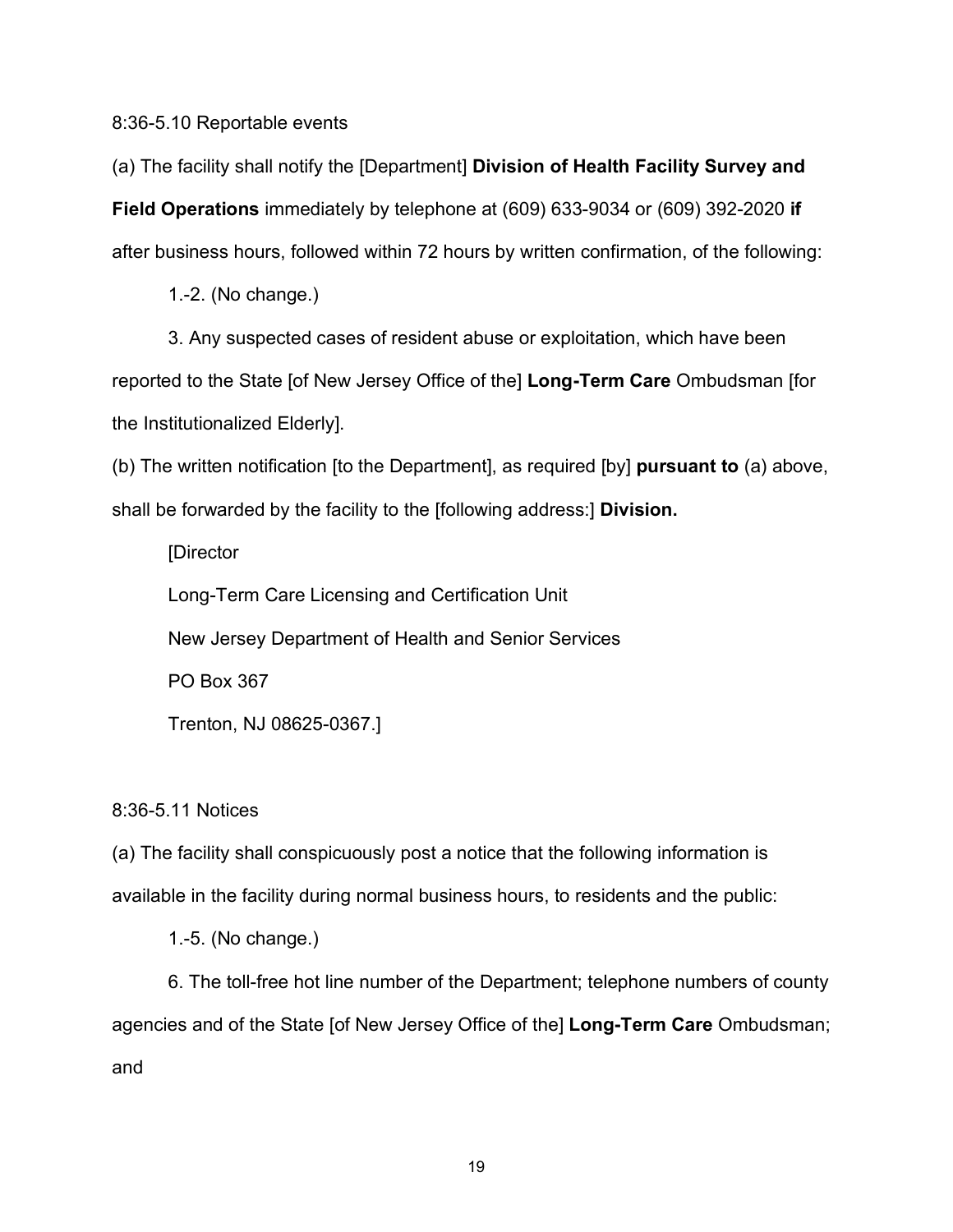7. (No change.)

8:36-5.13 Admission and retention of residents

(a) - (b) (No change.)

(c) If a facility or program has reason to believe, based on a resident's behavior, that the resident poses a danger to himself or herself or others, and that the facility or program is not capable of providing proper care to the resident, then the attending physician or the physician on call, in consultation with facility or program staff and a resident representative, shall determine whether the resident is appropriately placed in that facility or program. The facility or program or resident representative shall initiate the mental health screening process in accordance with [N.J.S.A. 30:4-27.1](https://advance.lexis.com/api/document?collection=statutes-legislation&id=urn:contentItem:5F0Y-C321-6F13-04FX-00000-00&context=1000516) et seq., and [N.J.A.C. 10:31,](https://advance.lexis.com/api/document?collection=administrative-codes&id=urn:contentItem:5XKV-PW41-JNY7-X51G-00009-00&context=1000516) Screening and Screening Outreach [Process] **Program**, and, based on the results and recommendations of that screening process, shall attempt to locate a new placement**,** if necessary.

(d)-(e) (No change.)

#### 8:36-6.1 Resident care policies and procedures

(a) Written resident care policies and procedures shall be established, implemented, and reviewed at intervals specified in the policies and procedures. Each review of the policies and procedures shall be documented. Policies and procedures shall include, but not be limited to, the following:

1.-7. (No change.)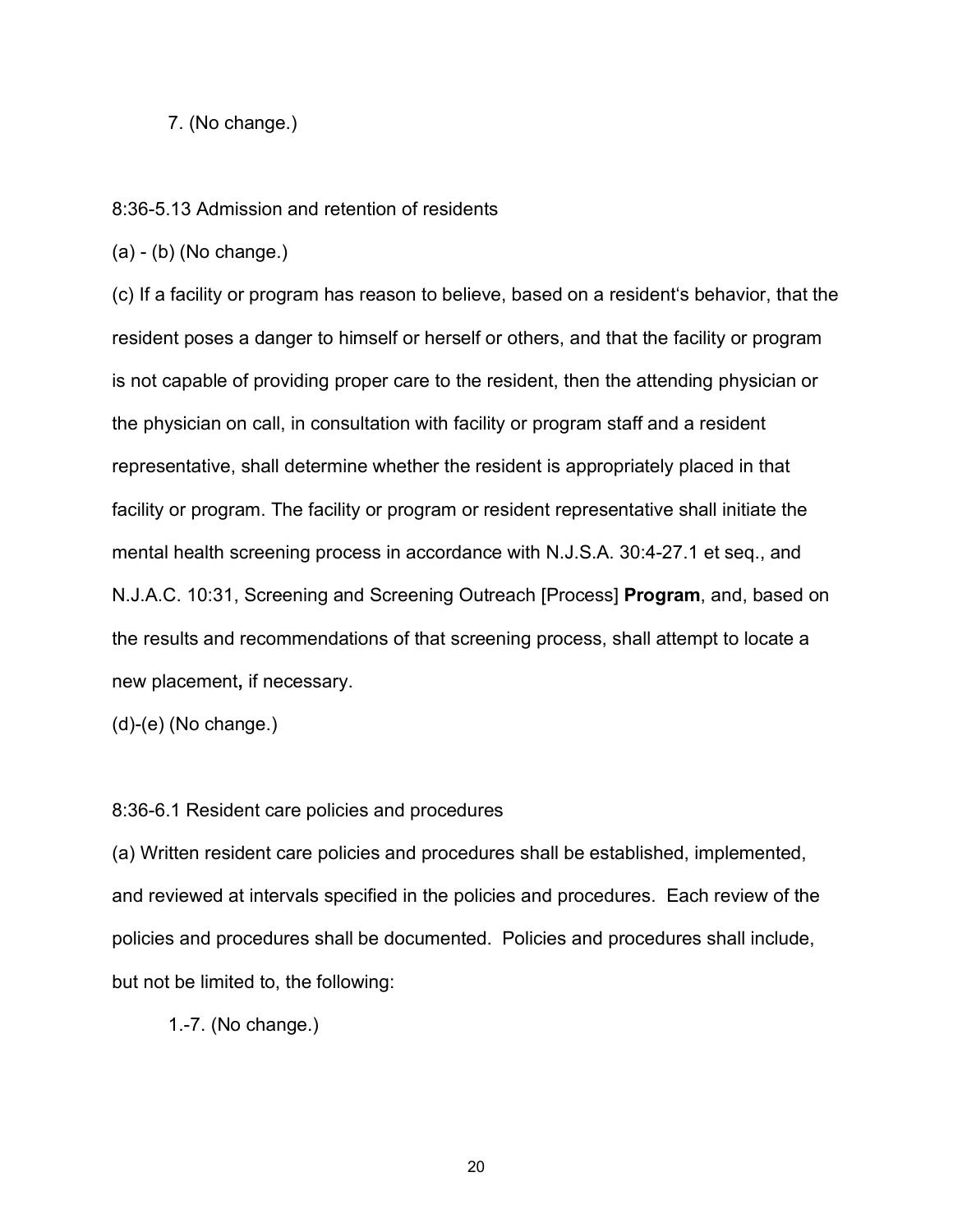8. The control of smoking in the facility, in accordance with [N.J.S.A. 26:3D-55](https://advance.lexis.com/api/document?collection=statutes-legislation&id=urn:contentItem:5F0Y-C1T1-6F13-008V-00000-00&context=1000516) et seq. and [the rules promulgated thereunder] **N.J.A.C. 8:6**;

9.-11. (No change.)

8:36-9.1 Qualifications of personal care assistants

(a) For the purposes of this subchapter, each personal care assistant shall be an individual who is employed by the facility and who has completed:

1. A nurse aide training course approved by the [New Jersey State] Department [of Health and Senior Services] in accordance with N.J.A.C. 8:39-43, and shall have passed the New Jersey Nurse Aide Certification Examination;

2. (No change.)

3. A personal care assistant training course approved by the [New Jersey] Department [of Health and Senior Services] and the competency evaluation program approved by the Department resulting in personal care assistant certification.

i. (No change.)

(b)-(l) (No change.)

(m) Upon receipt of a finding that a certified personal care assistant has abused, neglected, or misappropriated the property of a resident, resulting from an investigation by the [Office of the] **State Long-Term Care** Ombudsman [for the Institutionalized Elderly], the Department, or other State or local governmental agency, including criminal justice authorities, the Department shall determine whether the finding is valid and is to be entered onto the personal care assistant abuse registry at which time a disciplinary hearing process shall be initiated in accordance with (n) below.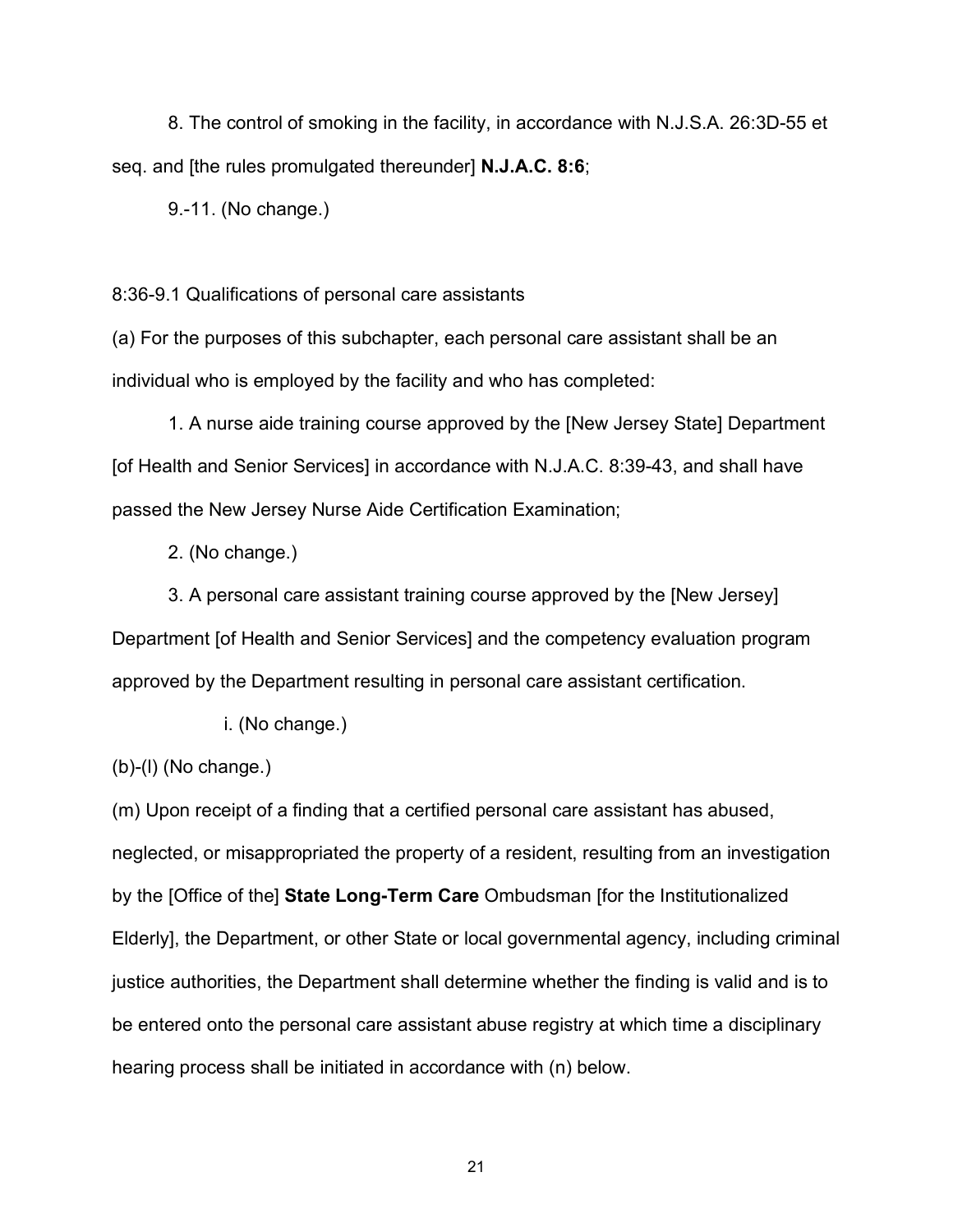(n)-(o) (No change.)

#### 8:36-9.2 Certified [Medication Aides] **medication aides**

(a) Certified medication aides shall meet the following requirements:

1. (No change.)

2. Successful completion of the medication administration training course approved by the Department [of Health and Senior Services]; and

3. Successful completion of a Department [of Health and Senior Services] approved standardized examination regarding medication administration for personal care assistants.

i. (No change.)

(b)-(c) (No change.)

(d) At least once every two years, on a schedule to be determined by the Department, a medication aide shall file an application for renewal of current certification.

1. In order to be eligible to renew a current certification, the medication aide shall have completed at least 10 hours of continuing education, seminars, or in-service training every two-year certification period.

i. The continuing education requirement shall include five hours for review of the fundamental [principals] **principles** of medication administration and the skills and knowledge necessary for the task of medication administration and five hours of continuing education and in-service training on topics of current drug use relevant to the elderly.

ii. (No change.)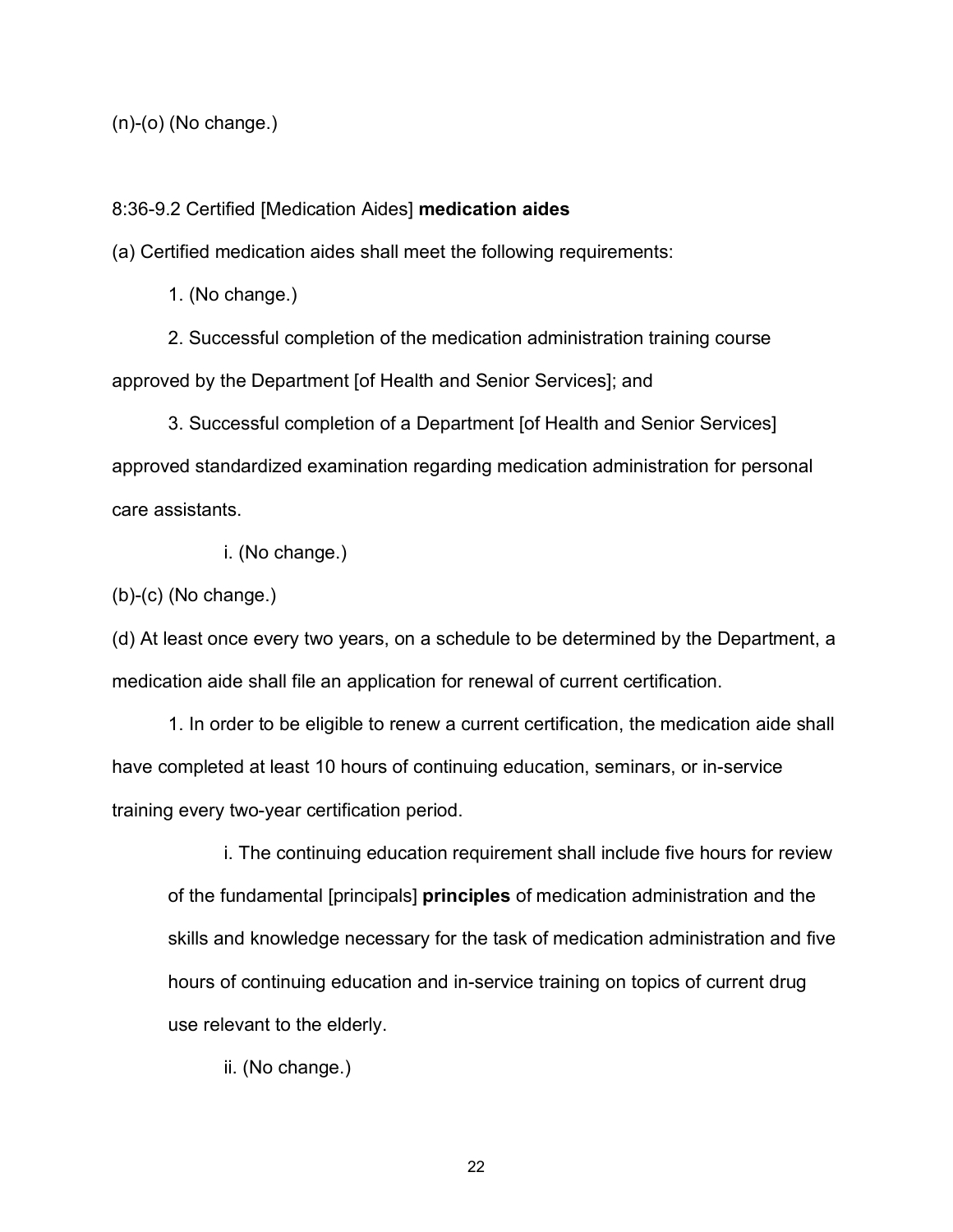2. (No change.)

#### (e)-(h) (No change.)

(i) Upon receipt of a finding that a certified medication aide has abused, neglected, or misappropriated the property of a resident, or was negligent or incompetent in the performance of the individual's duties, resulting from an investigation by the [Office of the] **State Long-Term Care** Ombudsman [for the Institutionalized Elderly], the Department, or other State or local governmental agency, including criminal justice authorities, the Department shall determine whether the finding is valid and is to be entered onto the certified medication aide abuse registry, at which time a disciplinary hearing process shall be initiated.

(j) Prior to entering the finding on the certified medication aide abuse registry, the Department shall provide a notice to the certified medication aide, identifying the intended action, the factual basis and source of the finding, and the individual's right to a hearing.

1. The notice [in] **at** (j) above shall be transmitted to the individual so as to provide at least 30 days for the individual to request a hearing prior to abuse registry placement. If a hearing is requested, it shall be conducted by the Office of Administrative Law or by a Departmental hearing [office] **officer** in accordance with the hearing procedures established by the Administrative Procedure Act, [N.J.S.A. 52:14B-1](https://advance.lexis.com/api/document?collection=statutes-legislation&id=urn:contentItem:5F0Y-CDW1-6F13-007R-00000-00&context=1000516) et seq.**,** and [52:14F-1](https://advance.lexis.com/api/document?collection=statutes-legislation&id=urn:contentItem:5F0Y-CDW1-6F13-00CF-00000-00&context=1000516) et seq.**,** and the Uniform Administrative Procedure Rules, [N.J.A.C. 1:1.](https://advance.lexis.com/api/document?collection=administrative-codes&id=urn:contentItem:5XKV-PWB1-JJK6-S3CC-00009-00&context=1000516)

```
2. (No change.)
```

```
(k) (No change.)
```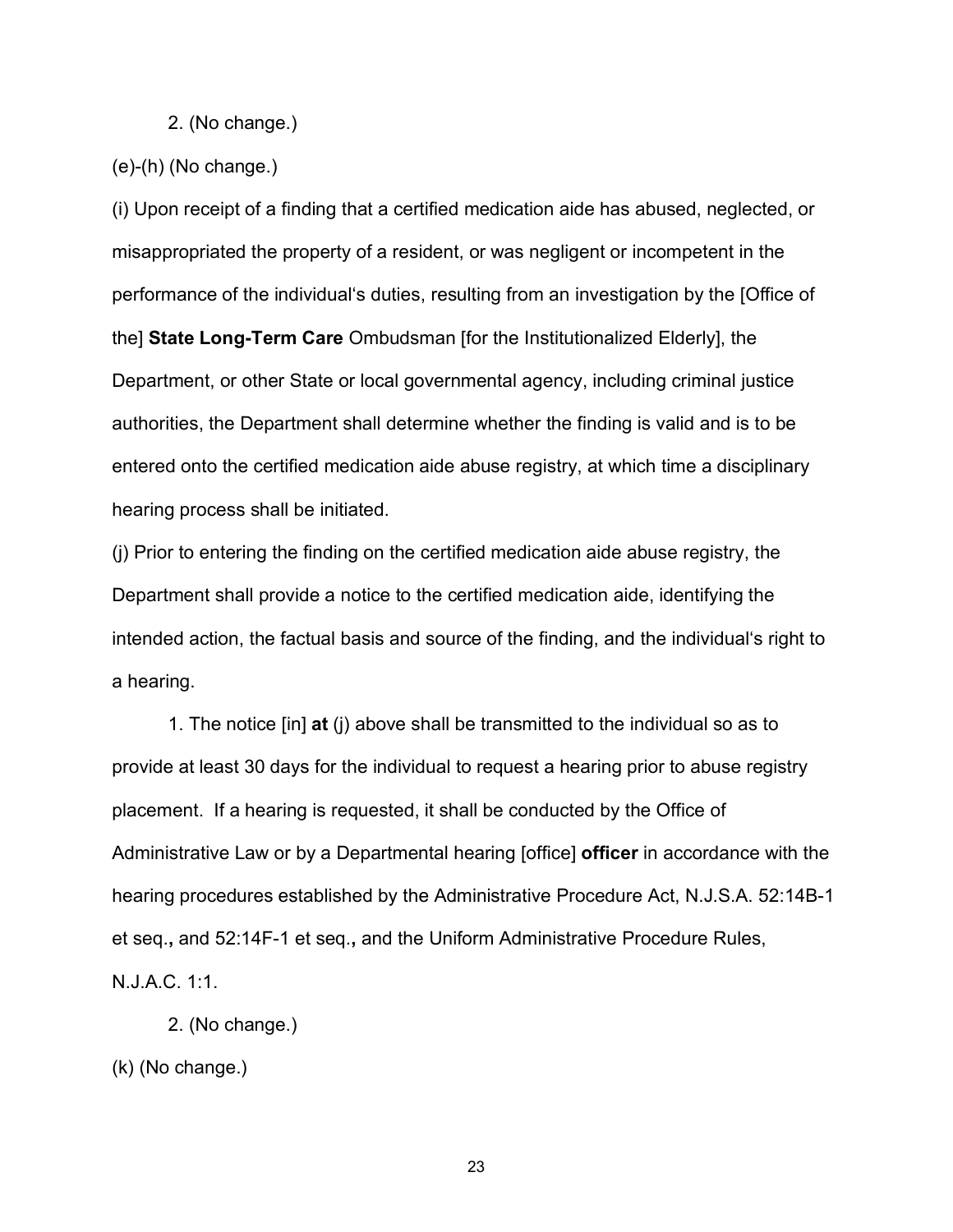8:36-10.5 Requirements for dining services

 $(a)-(b)$  (No change.)

(c) Meals shall be planned, prepared, and served in accordance with, but not limited to, the following:

1.-5. (No change.)

6. Nutrients and calories shall be provided for each resident, based upon current recommended dining allowances [In] **in** the Dietary Reference Intake Tables of the Food and Nutrition Board of the National Academy of Sciences, National Research Council, incorporated herein by reference, as amended and supplemented, available on the Internet at [\[http://www.iom.edu/Object.File/Master/21/372/0.pdf\]](http://www.iom.edu/Object.File/Master/21/372/0.pdf)

#### **https://nationalacademies.org/hmd/Activities/Nutrition/SummaryDRIs/DRI-**

**Tables.aspx** or by calling [1-800-624-6242] **(202) 334-2000**. These allowances are to be adjusted for age, sex, weight, physical activity, and therapeutic needs of the resident, if applicable;

7.-13. (No change.)

8:36-11.7 Storage and control of medications

(a) The administrator shall provide an appropriate and safe medication storage area, either in a common area or in the resident's unit, for the storage of medications that are not self-administered by the residents. The storage area requirement may be satisfied through the use of a locked medication cart.

1.-4. (No change.)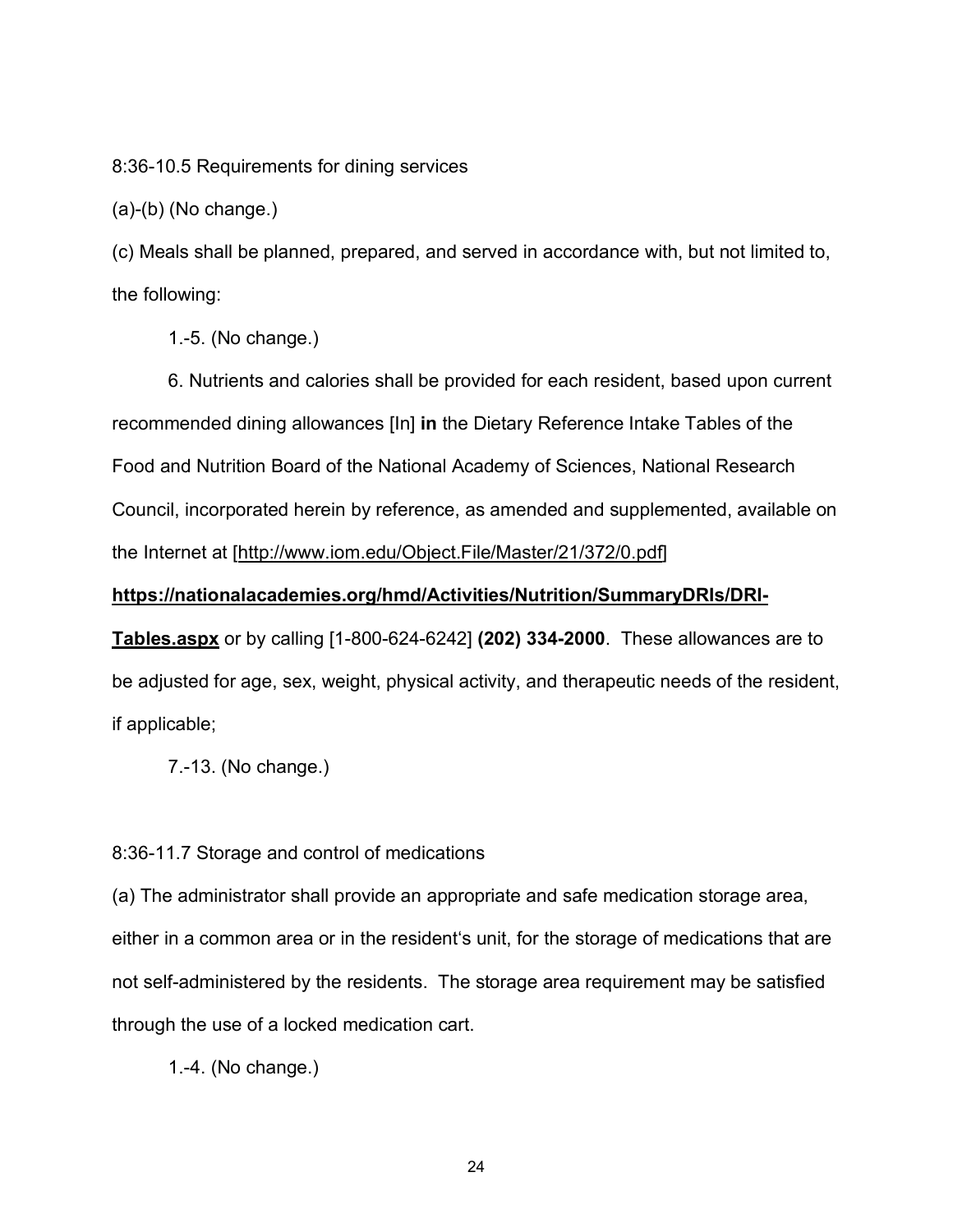5. Medications shall be stored in accordance with manufacturer's instructions, and/or [extemporaneously applied] pharmacy labels and/or directions, and/or United States [Pharmacopoeia] **Pharmacopeia** Drug Information (USP DI) Volume I, Drug Information for the Health Care Professional, 2005, incorporated herein by reference, as amended and supplemented and USP DI Volume II: Advice for the Patient, incorporated herein by reference, as amended and supplemented. USP DI Volume I: Drug Information for the Health Care Professional and USP DI Volume II: Advice for the Patient can be obtained by contacting Thomson-Micromedex, 6200 S. Syracuse Way, Suite 300, [Greenwood Village] **Englewood**, CO 80111, (303) 486-6400. (b) All medications shall be kept in their original containers and shall be properly labeled

and identified.

1. (No change.)

2. If a generic substitute is used, the drug shall be labeled according to [N.J.A.C.](https://advance.lexis.com/api/document?collection=administrative-codes&id=urn:contentItem:5XKV-PW21-F65M-63P3-00009-00&context=1000516)  [8:71](https://advance.lexis.com/api/document?collection=administrative-codes&id=urn:contentItem:5XKV-PW21-F65M-63P3-00009-00&context=1000516) and/or the provisions identified in the publication of the Office of Generic Drugs in the Office of Pharmaceutical Science of the Center for Drug Evaluation and Research of the United States Department of Health and Human Services, "Approved Drug Products with Therapeutic Equivalence Evaluations," [24th] **(March 20, 2020** Edition**)**, incorporated herein by reference, as amended and supplemented, commonly known as the "Orange Book." The Orange Book can be obtained by contacting the Superintendent of Documents, Government [Printing] **Publishing** Office, [P.O.] **PO** Box 371954, Pittsburgh, PA 15250-7954, (202) 512-1800 or toll-free (866) 512-1800, and is available on-line at [\[http://www.fda.gov/cder/orange/default.htm](http://www.fda.gov/cder/orange/default.htm) and at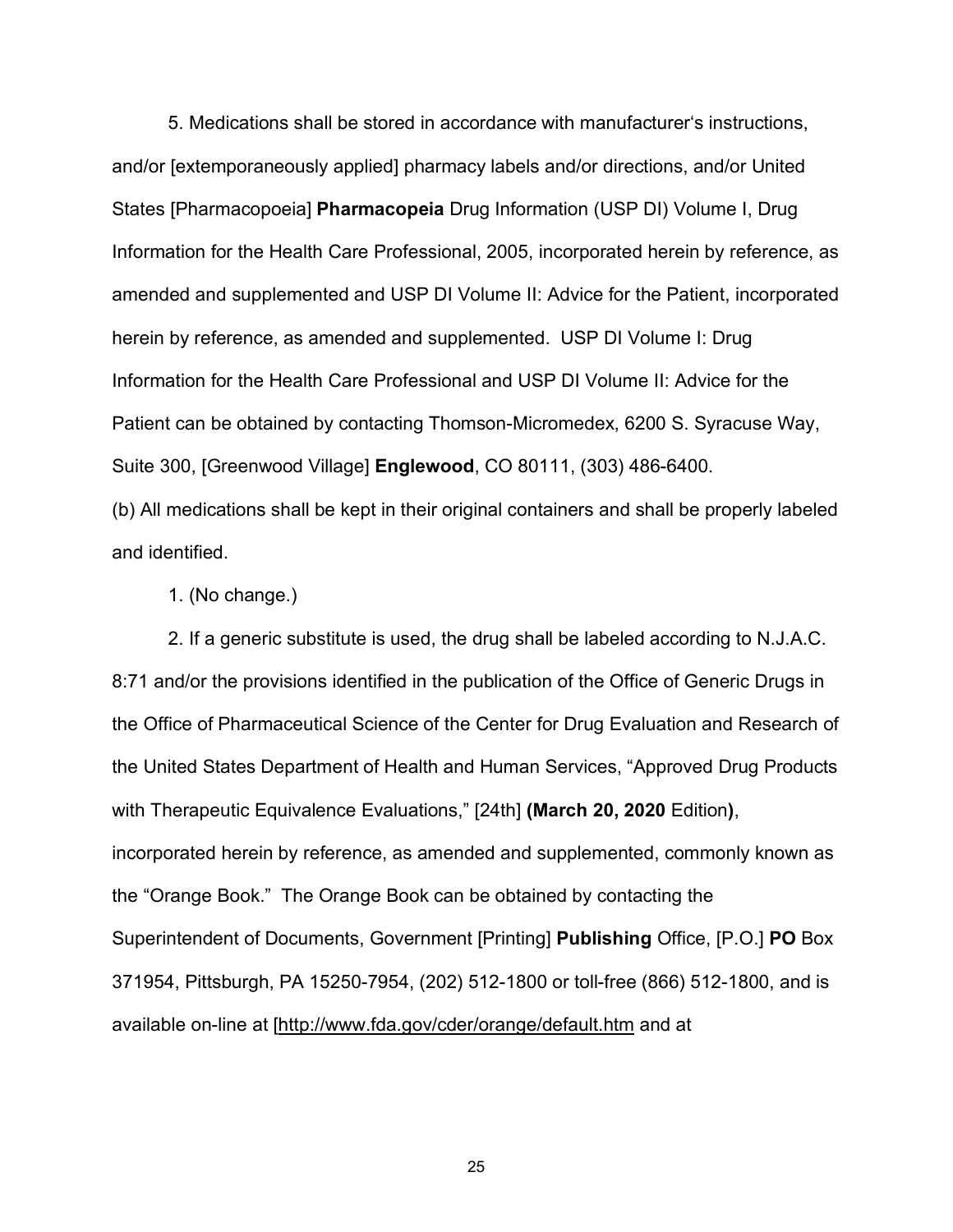#### [http://www.fda.gov/cder/ob/default.htm\]](http://www.fda.gov/cder/ob/default.htm)

#### **<https://www.fda.gov/media/136324/download>**.

3.-4. (No change.)

5. If a customized resident medication package is utilized, it shall conform with the provisions of USP DI Volume III, Approved Drug Products and Legal Requirements, 2005, incorporated herein by reference, as amended and supplemented. USP DI Volume III, Approved Drug Products and Legal Requirements can be obtained by contacting Thomson-Micromedex, 6200 S. Syracuse Way, Suite 300, [Greenwood Village] **Englewood**, CO 80111, (303) 486-6400, under license granted by the United States Pharmacopeial Convention, Inc.

(c)-(i) (No change.)

(j) Needles and syringes shall be stored, used, and disposed of in accordance with N.J.S.A. [26:24]**26:2H**-5.10 et seq.**;** N.J.A.C. 8:43E-7[,] **and** 7:26-3A[,]**; and** 29 CFR [1910.1930] **1910 through 1930**, and a record shall be maintained of the purchase, storage, and disposal of needles and syringes.

(k) Controlled dangerous substances shall be stored, and records shall be maintained, in accordance with the **New Jersey** Controlled Dangerous Substances Act[s], [N.J.S.A.](https://advance.lexis.com/api/document?collection=statutes-legislation&id=urn:contentItem:5F0Y-C161-6F13-046F-00000-00&context=1000516)  [24:21-1](https://advance.lexis.com/api/document?collection=statutes-legislation&id=urn:contentItem:5F0Y-C161-6F13-046F-00000-00&context=1000516) et seq.**,** and all other Federal and State laws and regulations concerning the procurement, storage, dispensation, administration, and disposition of same.

(l) Any theft of Scheduled or Controlled Substances shall be reported to the New Jersey Department of Law and Public Safety, [Division of Consumer Affairs,] Enforcement Bureau of Professional Boards at (973) [504-6300] **648-4742**, and/or to any other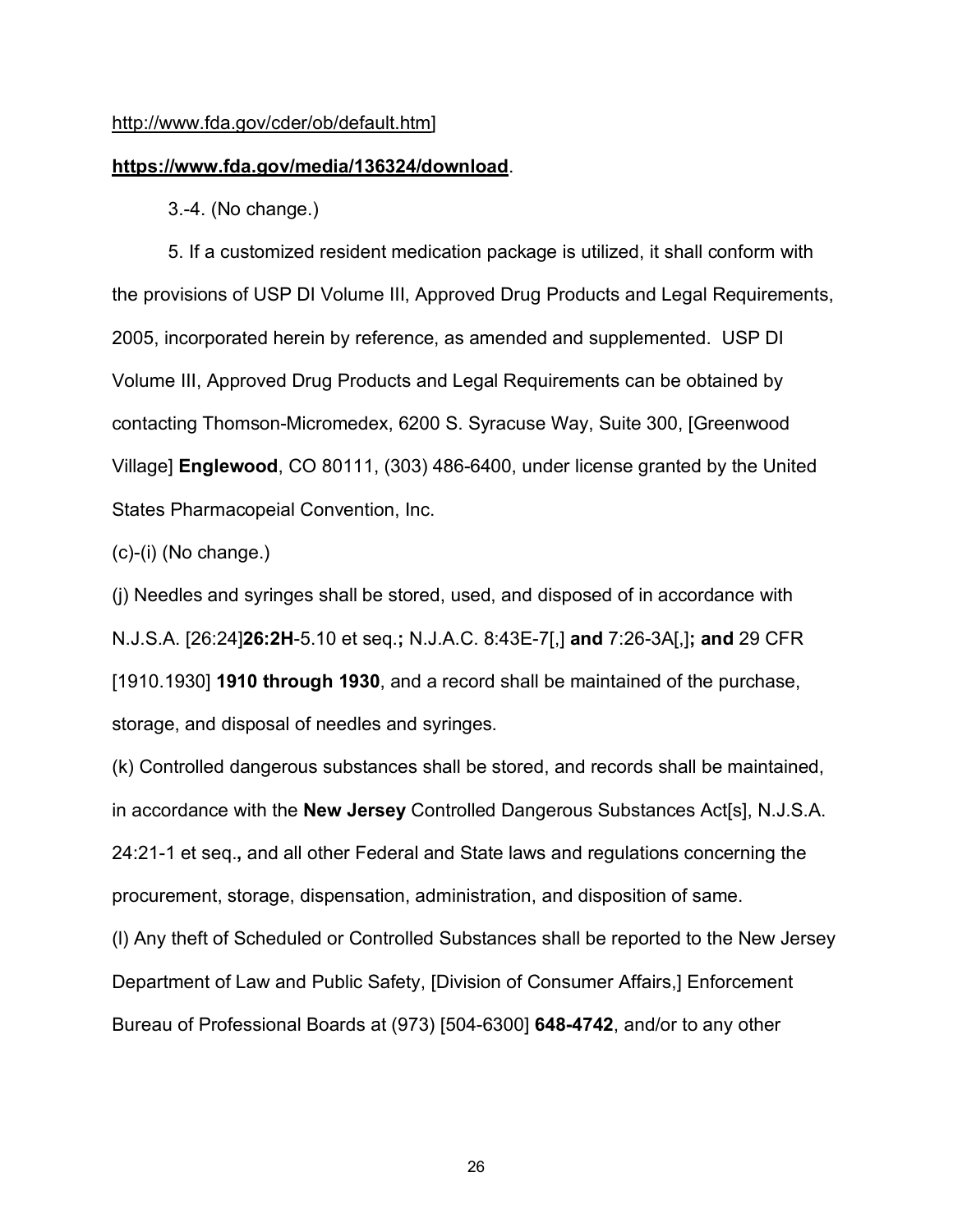municipal, county, State, or Federal authority having jurisdiction over theft of such substances.

8:36-16.15 Fire extinguisher specifications

(a) Fire extinguishers shall comply with National Fire Protection Association (NFPA) 10, Standards For Portable Fire Extinguishers, 2002 edition, incorporated herein by reference, as amended and supplemented[. National Fire Protection Association publications are]**,** available from: NFPA, One Batterymarch Park, [Quicny] **Quincy**, MA, [02269-9101] **02169-7471, [https://www.nfpa.org,](https://www.nfpa.org/) 1-800-344-3555**.

(b)-(c) (No change.)

8:36-17.3 Resident environment

(a) (No change.)

(b) The following safety conditions shall be met:

1.-6. (No change.)

7. If pets are allowed in the facility, the facility shall provide safeguards to prevent interference in the lives of residents. Guidelines for pet facilitated therapy may be requested from the Department [of Health and Senior Services];

8. (No change.)

8:36-18.2 Development of infection control policies and procedures

(a) (No change.)

(b) Centers for Disease Control publications can be obtained from: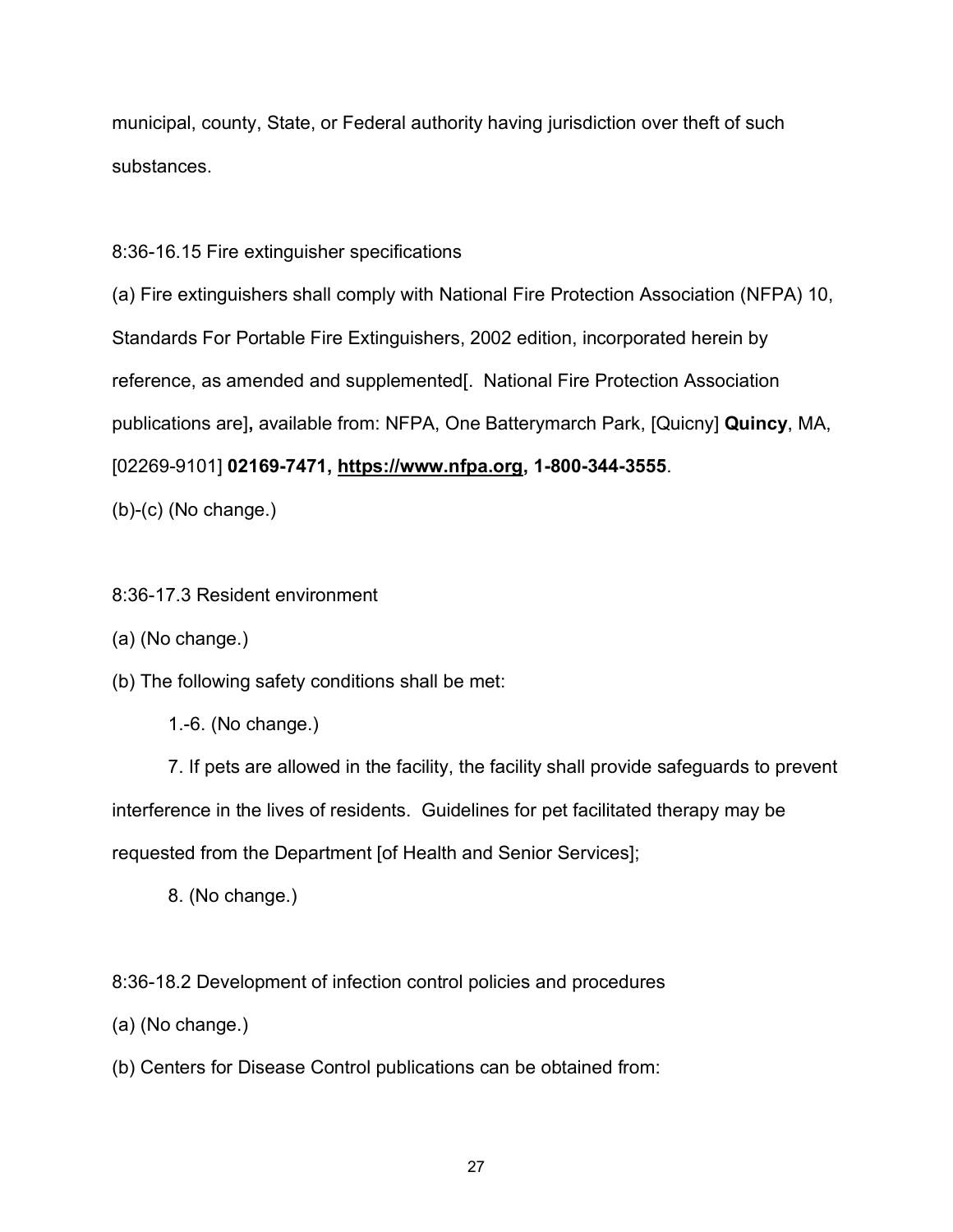National Technical Information Service U.S. Department of Commerce [5285 Port Royal] **5301 Shawnee** Road [Springfield] **Alexandria**, VA [22161] **22312** (703) 605-6000 (800) [553-6847] **363-2086** or Superintendent of Documents U.S. Government [Printing] **Publishing** Office **732 N. Capitol Street NW** Washington, D.C. [20402] **20401**

#### **(866) 512-1800**

(c) The facility shall document evidence of annual vaccination against influenza for each resident, in accordance with the [General Recommendations on Immunization of the Advisory Committee on Immunization Practices of the Centers for Disease Control, February 8, 2002] **Prevention and Control of Seasonal Influenza with Vaccines: Recommendations of the Advisory Committee on Immunization Practices, of the Centers for Disease Control, August 27, 2021**, incorporated herein by reference, as amended and supplemented, unless such vaccination is medically contraindicated or the resident has refused the vaccine, in accordance with N.J.A.C. [8:36-4.1\(a\).](https://advance.lexis.com/document/documentlink/?pdmfid=1000516&crid=e7de0aaf-dc01-4f8b-b4d6-3879c772a8a2&action=linkdoc&pdcomponentid=&pddocfullpath=%2Fshared%2Fdocument%2Fadministrative-codes%2Furn%3AcontentItem%3A5XKV-PW31-JG59-22D2-00009-00&pdtocnodeidentifier=AALACKAATAAC&ecomp=w59nk&prid=fe38eefc-9219-4f17-b4fe-f343d1cc97c3) The [General Recommendations on Immunization of the Advisory Committee on Immunization Practices of the Centers for Disease Control, February 8, 2002, which] **Prevention and Control of Seasonal Influenza with Vaccines: Recommendations**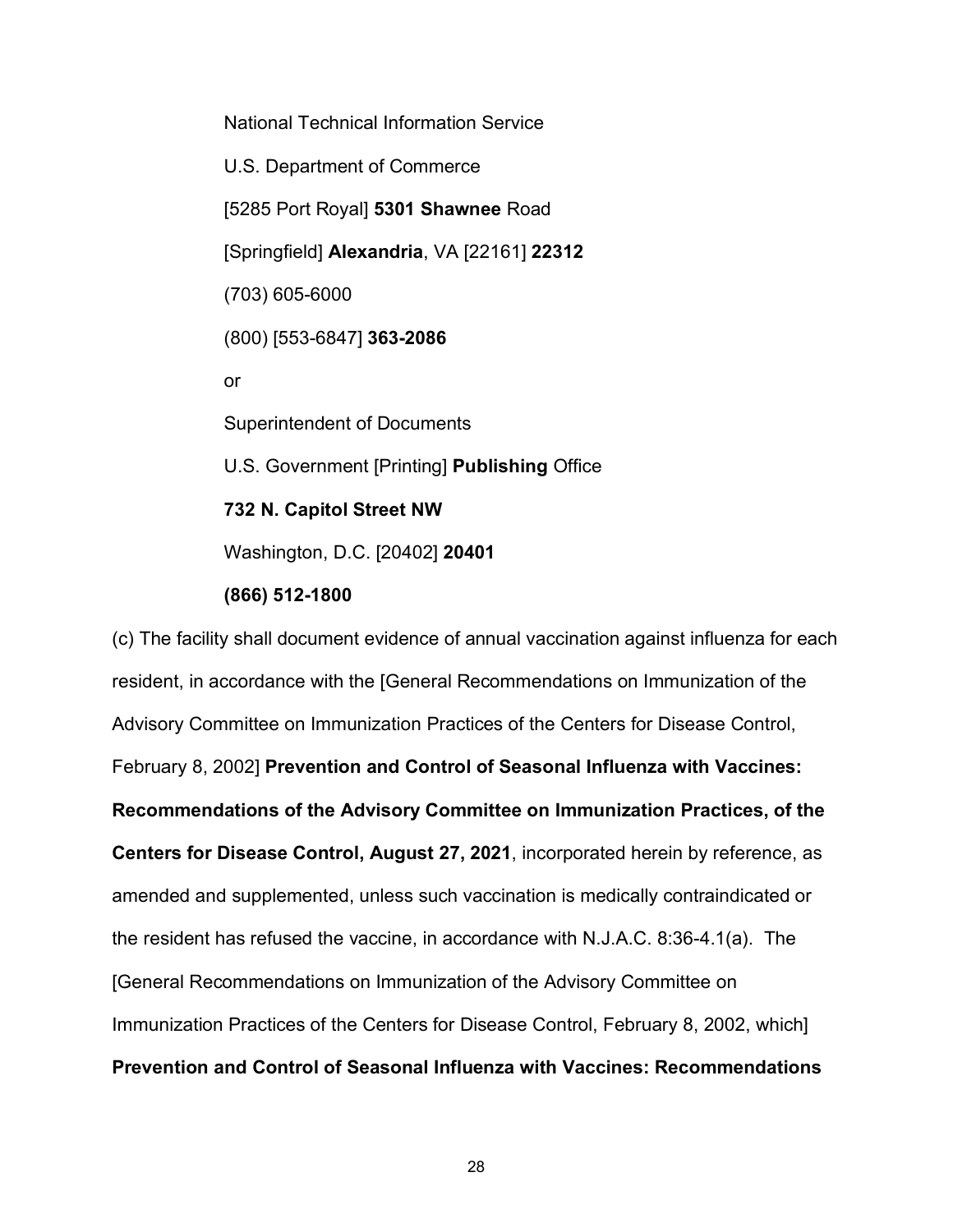# **of the Advisory Committee on Immunization Practices, of the Centers for Disease Control, August 27, 2021** [are] **is** available on the Internet at

#### [\[http://www.cdc.gov/nip/publications/acip-list.htm\]](http://www.cdc.gov/nip/publications/acip-list.htm)

**https://www.cdc.gov/mmwr/volumes/70/rr/rr7005a1.htm**. Influenza vaccination for all residents accepting the vaccine shall be completed by November 30 of each year. Residents admitted after this date, during the flu season and up to February 1, shall, as medically appropriate, receive influenza vaccination prior to or on admission unless refused by the resident.

(d) The facility shall document evidence of vaccination against pneumococcal disease for all residents who are 65 years of age or older, in accordance with the General Recommendations on Immunization of the Advisory Committee on Immunization Practices of the Centers for Disease Control, [February 8, 2002] **January 28, 2011**, incorporated herein by reference, as amended and supplemented, unless such vaccination is medically contraindicated or the resident has refused offer of the vaccine in accordance with N.J.A.C. [8:36-4.1\(a\).](https://advance.lexis.com/document/documentlink/?pdmfid=1000516&crid=e7de0aaf-dc01-4f8b-b4d6-3879c772a8a2&action=linkdoc&pdcomponentid=&pddocfullpath=%2Fshared%2Fdocument%2Fadministrative-codes%2Furn%3AcontentItem%3A5XKV-PW31-JG59-22D2-00009-00&pdtocnodeidentifier=AALACKAATAAC&ecomp=w59nk&prid=fe38eefc-9219-4f17-b4fe-f343d1cc97c3) The General Recommendations on Immunization of the Advisory Committee on Immunization Practices of the Centers for Disease Control, February 8, 2002, which are available on the Internet at

## [\[http://www.cdc.gov/nip/publications/acip-list.htm\]](http://www.cdc.gov/nip/publications/acip-list.htm)

**https://www.cdc.gov/mmwr/preview/mmwrhtml/rr6002a1.htm**. The facility shall provide or arrange for pneumococcal vaccination of residents who have not received this immunization, prior to or on admission unless the resident refuses offer of the vaccine.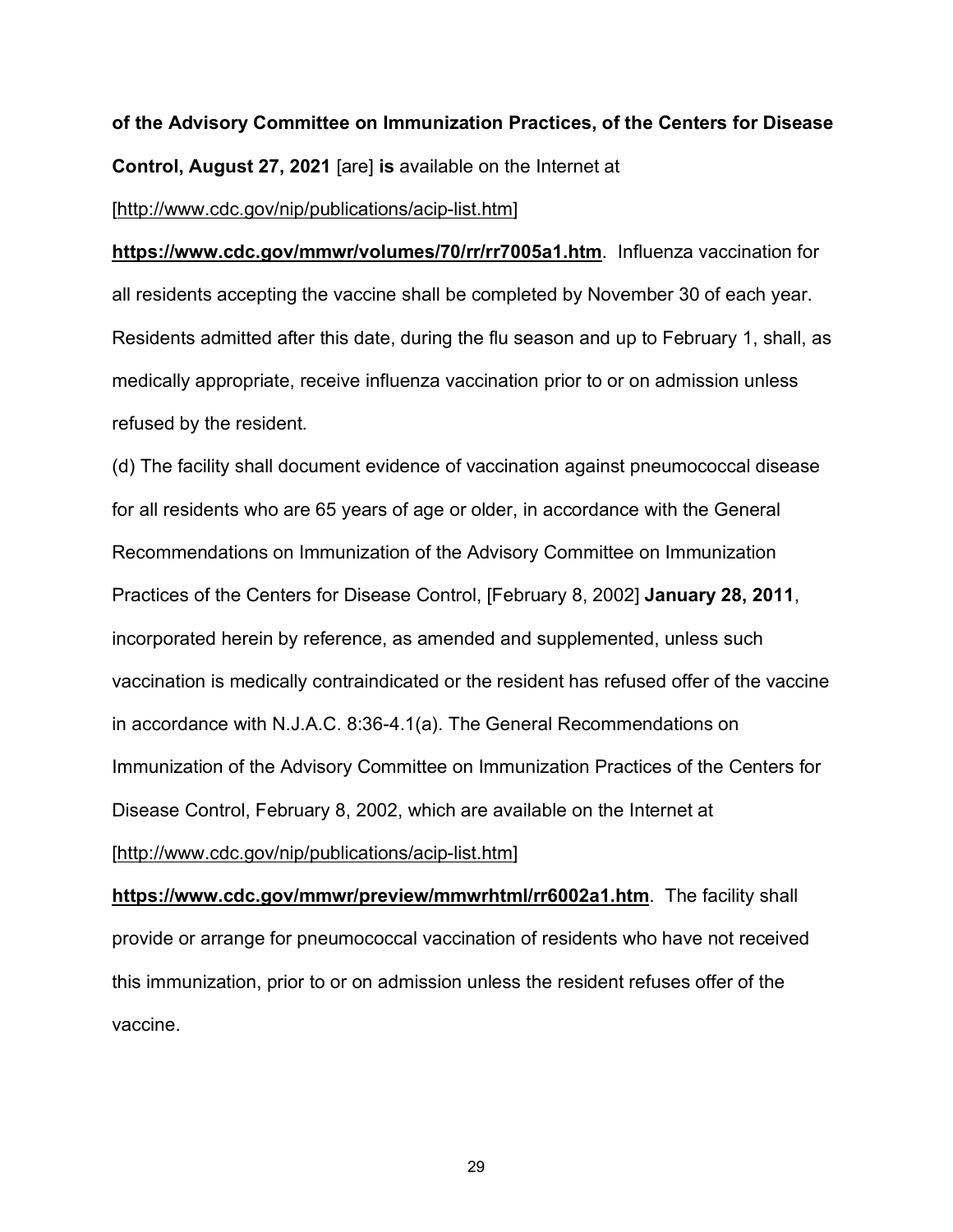8:36-18.3 General infection control policies and procedures

(a) Written policies and procedures shall be established and implemented regarding infection prevention and control, including, but not limited to, policies and procedures for the following:

1.-7. (No change.)

8. Needles and syringes used by residents as part of home self-care shall be disposed of in accordance with N.J.S.A. [2C:136-6.1] **2C:36-6.1** and N.J.A.C. 8:43E-7[, and amendments thereto].

## SUBCHAPTER 19. [ALZHEIMER'S/DEMENTIA] **ALZHEIMER'S DISEASE AND DEMENTIA** PROGRAMS

8:36-19.3 Staff training program for [Alzheimer's/dementia] **Alzheimer's disease and dementia**

(a) [In a] **A** facility that advertises or holds itself out as having an [Alzheimer's/dementia] **Alzheimer's disease or dementia** program[,] **shall provide** training in specialized care of residents who are diagnosed by a physician as having [Alzheimer's/dementia shall be provided] **Alzheimer's disease or dementia** to all licensed and unlicensed staff who provide direct care to residents with Alzheimer's or dementia, in accordance with N.J.S.A. [26:2M-7.2.](https://advance.lexis.com/document/documentlink/?pdmfid=1000516&crid=8fb270a9-672a-4e4c-8563-6f609ad28630&action=linkdoc&pdcomponentid=&pddocfullpath=%2Fshared%2Fdocument%2Fadministrative-codes%2Furn%3AcontentItem%3A5XKV-PWD1-JTGH-B3DV-00009-00&pdtocnodeidentifier=AALACKAAUAAD&ecomp=w59nk&prid=b71777fe-236e-4161-ac52-a715cd4dffaa)

1. Copies of the mandatory training program may be obtained from the Department by submitting a written request to[:] **the Division of Health Facility Survey and Field Operations.**

[Long-Term Care Licensing and Certification Unit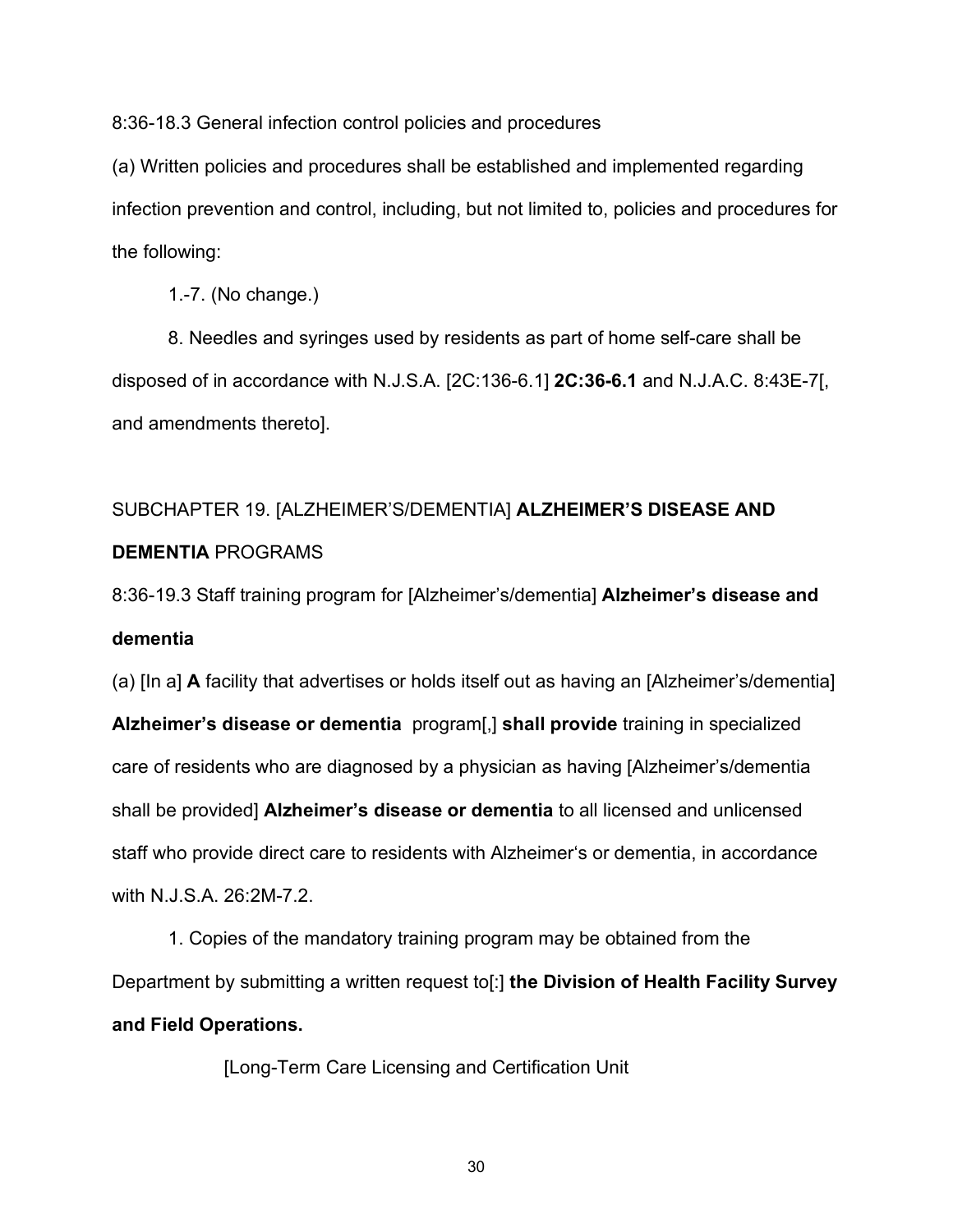Division of Long-Term Care Systems New Jersey Department of Health and Senior Services PO Box 367 Trenton, NJ 08625-0367]

8:36-22.7 Supplemental Security Income recipients

(a) (No change.)

(b) On an ongoing, annual basis, at least five percent of each comprehensive personal care home's residents shall be SSI-eligible recipients, at least half of whom shall be former psychiatric patients. This percentage shall be computed based on the number of resident days per calendar year. The facility shall report this information to the [Long-Term Care] **Certificate of Need and** Licensing [and Certification] Program by April 15 of each year for the prior calendar year.

1.-2. (No change.)

(c)-(d) (No change.)

#### 8:36-23.6 Notices

(a) The assisted living program provider and each program site shall conspicuously post a notice that the following information is available to residents and the public at the program site and at the assisted living program provider's main office during normal business hours:

1.-4. (No change.)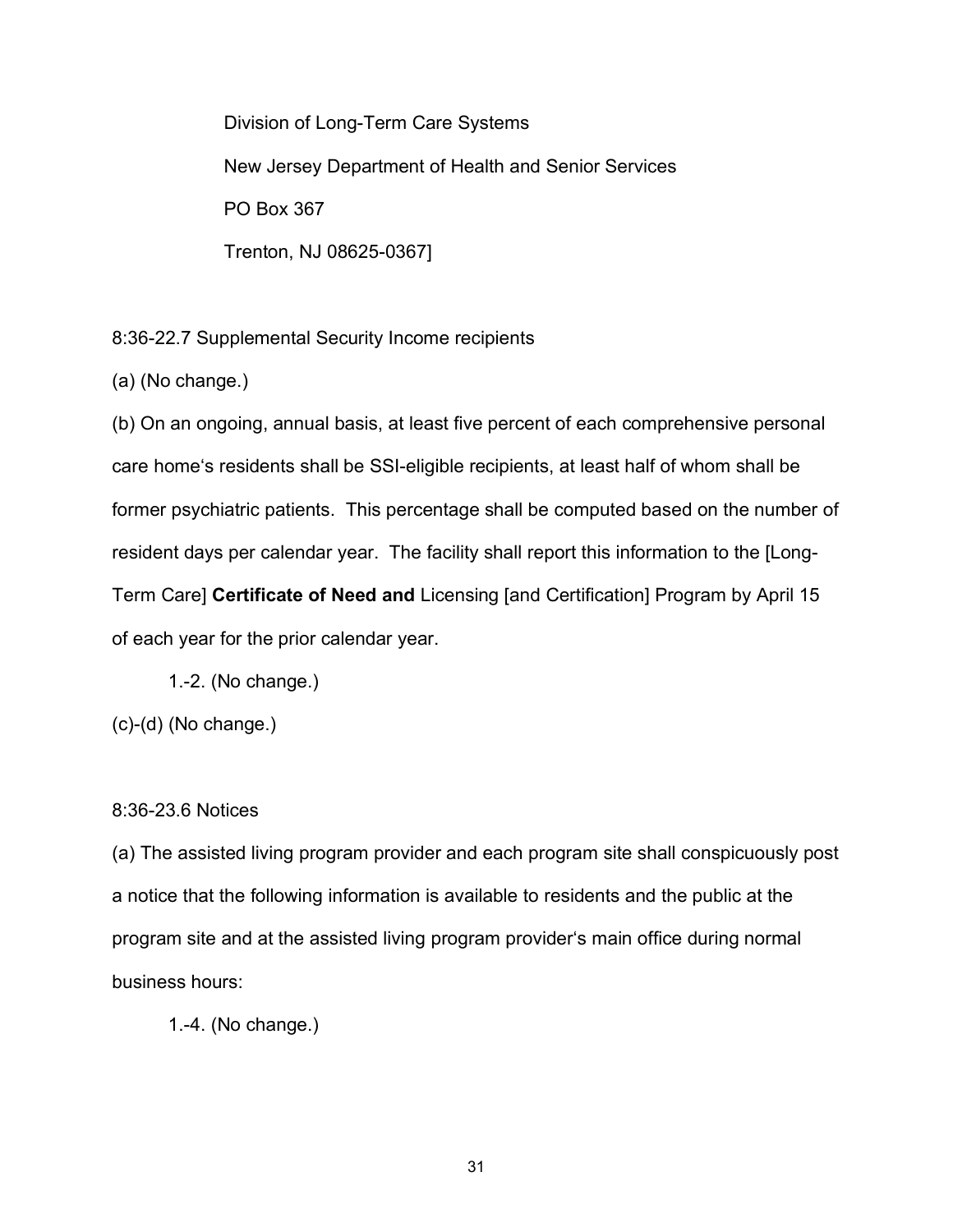5. The toll-free hot line number of the Department; telephone numbers of county agencies dealing with senior service issues; and the telephone number of the State [of New Jersey Office of the] **Long-Term Care** Ombudsman [for the Institutionalized Elderly]; and

6. (No change.)

#### 8:36-23.8 Notification requirements

(a) When known, and with the resident's consent, the resident's family, guardian, and/or designated responsible person or designated agency shall be notified promptly in the event of the following:

1. (No change.)

2. Any serious accident, criminal act**,** or incident occurs which involves the resident and results in serious harm or injury or results in the resident's arrest or detention. The [Department's Long-Term Care] **Certificate of Need and** Licensing [and Certification] Program shall also be notified in writing of these events;

3.-4. (No change.)

(b) (No change.)

8:36-23.17 Reportable events

(a) (No change.)

(b) The assisted living program shall notify the Department [of Health and Senior Services] immediately by telephone at (609) 633-9034 or (609) 392-2020 **if** after business hours, followed within 72 hours by written confirmation, of the following: